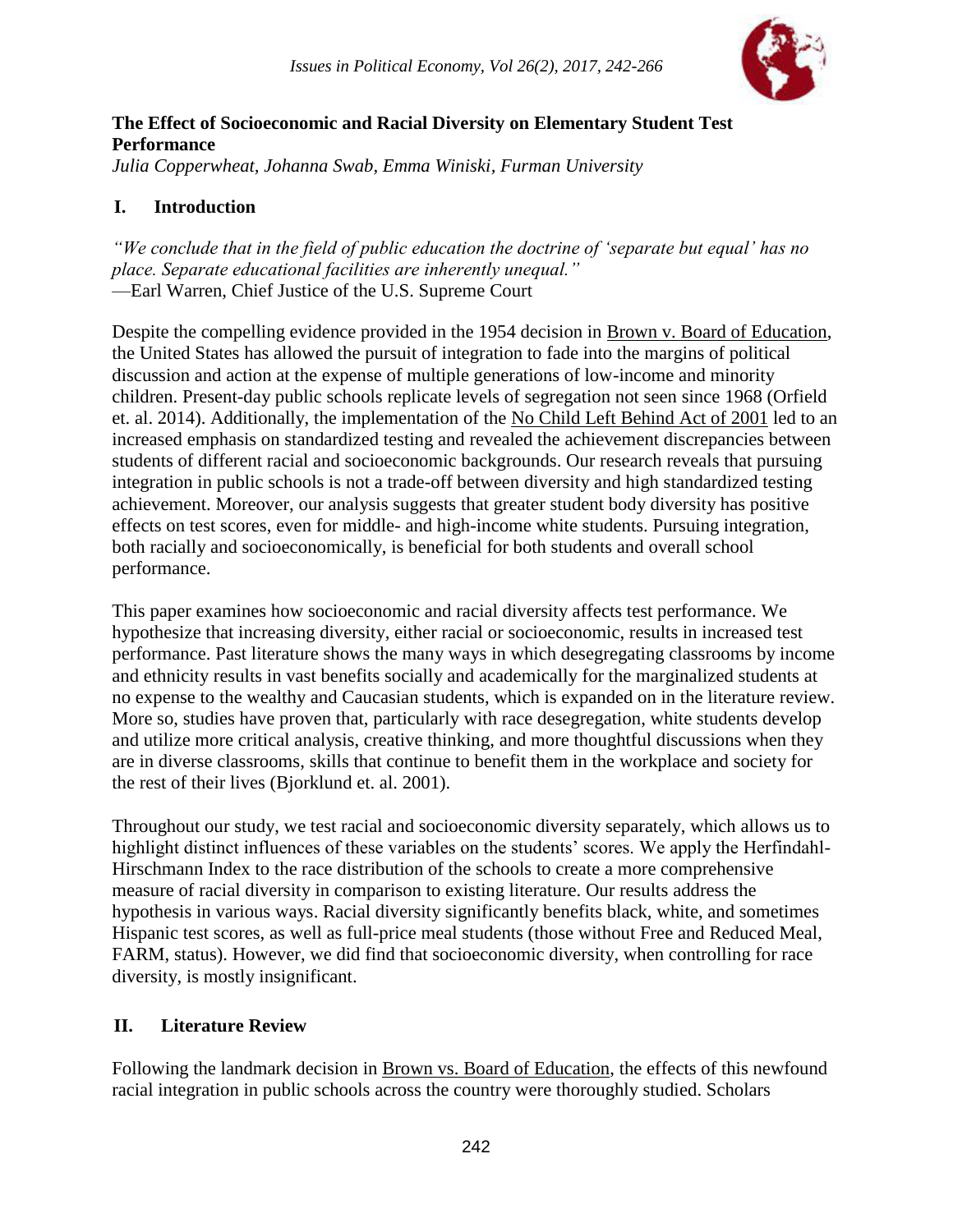discovered many important benefits, both long and short term, of attending racially integrated schools. As decades passed and academic achievement gaps between races persisted, educational experts moved to study the benefits of socioeconomic integration as a means of solving the race achievement disparities. Most of the literature measures socioeconomic status and racial composition of public schools in terms of free and reduced meals status, FARM, and percent breakdowns of race/ethnicity for the student body, respectively. The study of diversity as *equal distribution of income brackets and ethnicities*, as our research uses, provides the opportunity to study the effect of diversity on achievement in a more nuanced way.

### *3.A. The Effects of Race*

The long-term effects from racial integration have long been studied, but short-term effects, defined by the effects students experience while they are still in K-12, are far less studied. Shortterm effects are important in presenting the valuable returns to investment to public education stakeholders who are often deterred by the immensity and financial implications of such initiatives. In terms of testing achievements, it has been shown that a high percentage of black students in elementary schools has a negative impact on black students' test scores, but was insignificant to white students' test scores (Hanushek 2009). Another study tested race composition and black-white segregation effects on students' achievement on the Florida state test. The researchers found that "integrated" schools, those within 15% of average black enrollment for their district, achieved comparable test results to "white-segregated" schools, those that were greater than 15% below the average black enrollment of their district, suggesting that integration processes did not harm school test achievement (Borman et. al. 2004). Shortterm effects are not restricted to test results, however, and extensive research into peer effects has shown benefits for both minority and non-minority students (Wells et al. 2016). All students in racially diverse classrooms receive more equitable exposure to highly qualified instructors, academic resources, advanced courses, and greater school funding. They also experience engaging classroom discussion and fewer occurrences of bullying on account of prejudice or stereotyping. Minority students additionally encounter higher educational and disciplinary expectations from their educators than their counterparts in segregated schools (Wells et al. 2016), and English-learning students better acquire the language when exposed to more fluent English-speaking students (Orfield et. al. 2014; Gandara 2009). Non-minority students receive unique benefits as well, with white students experiencing heightened critical-thinking and problem-solving skills (Wells et al. 2016), greater use of moral-reasoning in identifying discrimination and injustice in cases of exclusion (Siegel 2012), and "cross-cultural competency," the capacity to effectively work with group members of differing ethnic backgrounds due to less prejudice and stereotyping (Siegel 2012).

### *3.B. The Effects of Socioeconomics*

In response to growing societal sensitivities to race-based school assignments, researchers have explored the effectiveness of socioeconomic integration of K-12 public schools. The results of these studies have been mixed. Several studies that used the National Longitudinal Educational Study (NLES) have shown positive correlations between students' scores and the average socioeconomic level, measured by FARM status of their school (Crosnoe 2009; Rumberger 2005). However, other studies have exposed what has been identified as the "frog pond effect,"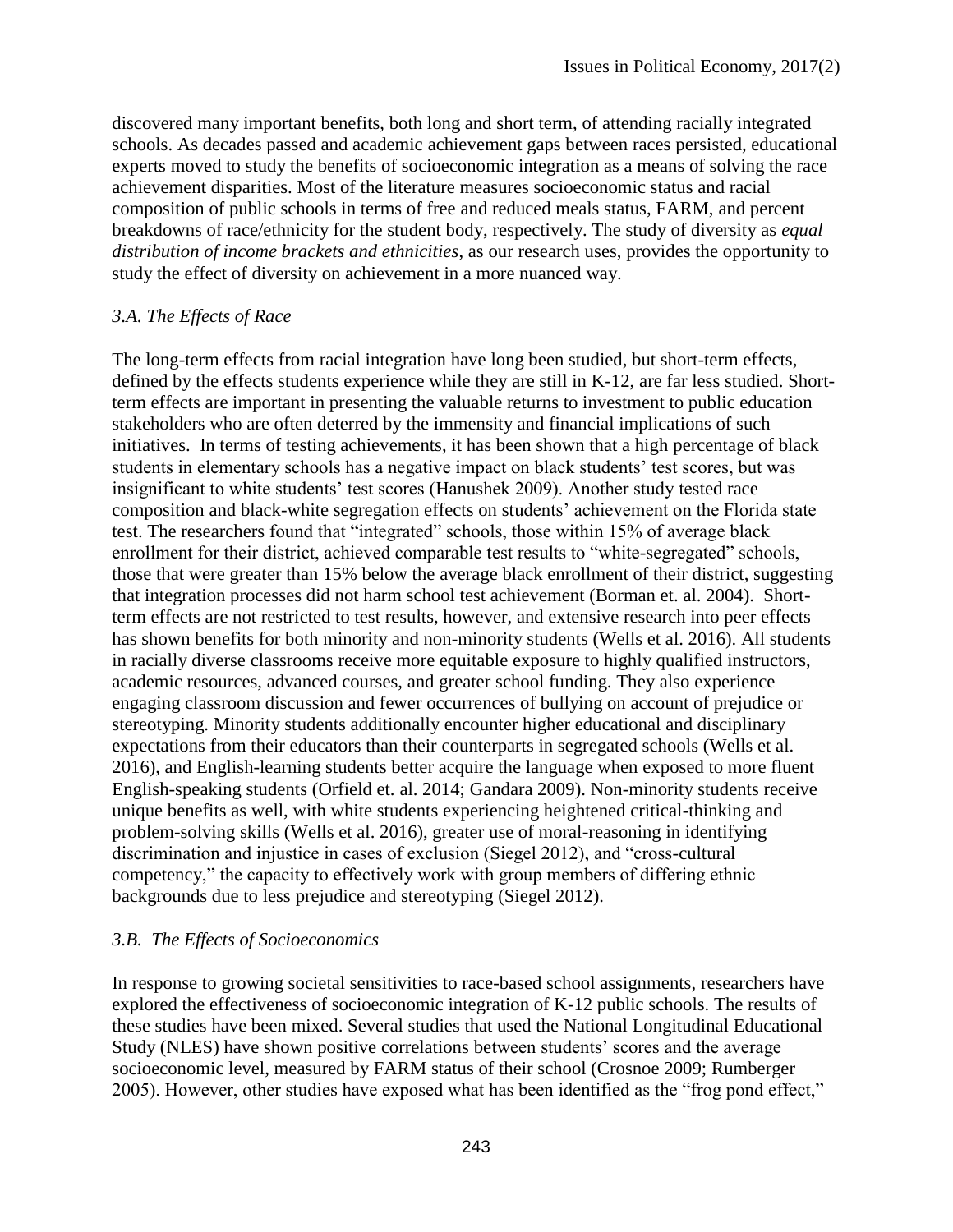in which low-income students perform worse in middle or high-income schools (Lewis, McMillian, Munk 2014; Crosnoe 2009). The "frog pond effect" is experienced by low-income minority, mostly Hispanic, students who are crowded out of seats in advanced levels of core subjects, such as AP or IB options. These low-income students also experience psychological stressors and social isolation both of which adversely affect their performance. However, their lower achievement is largely attributed to the practice of tracking and crowding-out advanced courses by high-income white and Asian students. For this reason, our study investigates socioeconomic influences on elementary students, a cohort in which tracking, crowding-out, and other harmful educational phenomena will not occur until middle and high school.

Furthermore, scholars have blamed the inadequate metrics of "socioeconomic status" for purported negative effects from integration on low-income students, due to efforts like school income-assignment policies (Orfield, Frankenberg, Siegel-Hawley 2016; Kurlaender, Reardon, Yun 2006). A 2012 recommendation report for the National Center for Education Statistics, NCES, suggested using household income, amongst other parental factors, in place of a student's FARM status as a more accurate estimation of the student's financial welfare and poverty status (National Center for Education Statistics 2012). FARM is granted by application-completion, and it is estimated that nearly 20% of students nationwide are eligible but did not apply, mostly comprised of non-English speaking and immigrant families (NCES 2012). Due to these inadequacies with FARM as a metric, our study employs the best available income data, household income quartiles from the surrounding neighborhood of each elementary school, to measure the socioeconomic status of the students. However, we preemptively performed a robustness check using the FARM data to verify the accuracy of our household income quartiles.

### *3.C. The Combined Effects of Socioeconomics and Race*

Because of the individual profound effects of race and socioeconomic status of schools, research has delved further to investigate the correlation and dependence of these statuses, and what it means for students. Results regarding whether socioeconomic or racial composition of a school is more influential on student performance vary across the literature. Some results suggest that socioeconomic status of a school and students is a better predictor of test scores than racial composition (Rumberger, Palardy 2005). In a 2016 study (White et. al. 2016), results indicated that FARM status predicted nearly 41% of variance in ELA scores and 35% of variance of math scores of elementary schools' standardized testing performance, and the inclusion of percent black and Hispanic were insignificant. Only an interaction of FARM and percent Hispanic resulted in a significant predictor of test score variance. White's study indicated that percent minority students became individually significant as students progressed through middle and high school, suggesting that racial composition of a school is influential on elementary students *only* in conjunction with socioeconomic status. Despite these findings, poverty and/or socioeconomic status cannot alone explain the achievement gaps between different races (White et. al. 2016; Myers, Kim 2004). Studies have shown that even controlling for school and student income data and other recognized measurements of school quality, that nearly 50% of the variance between black and white test scores is still unpredicted (White 2016; Myers, Kim 2004).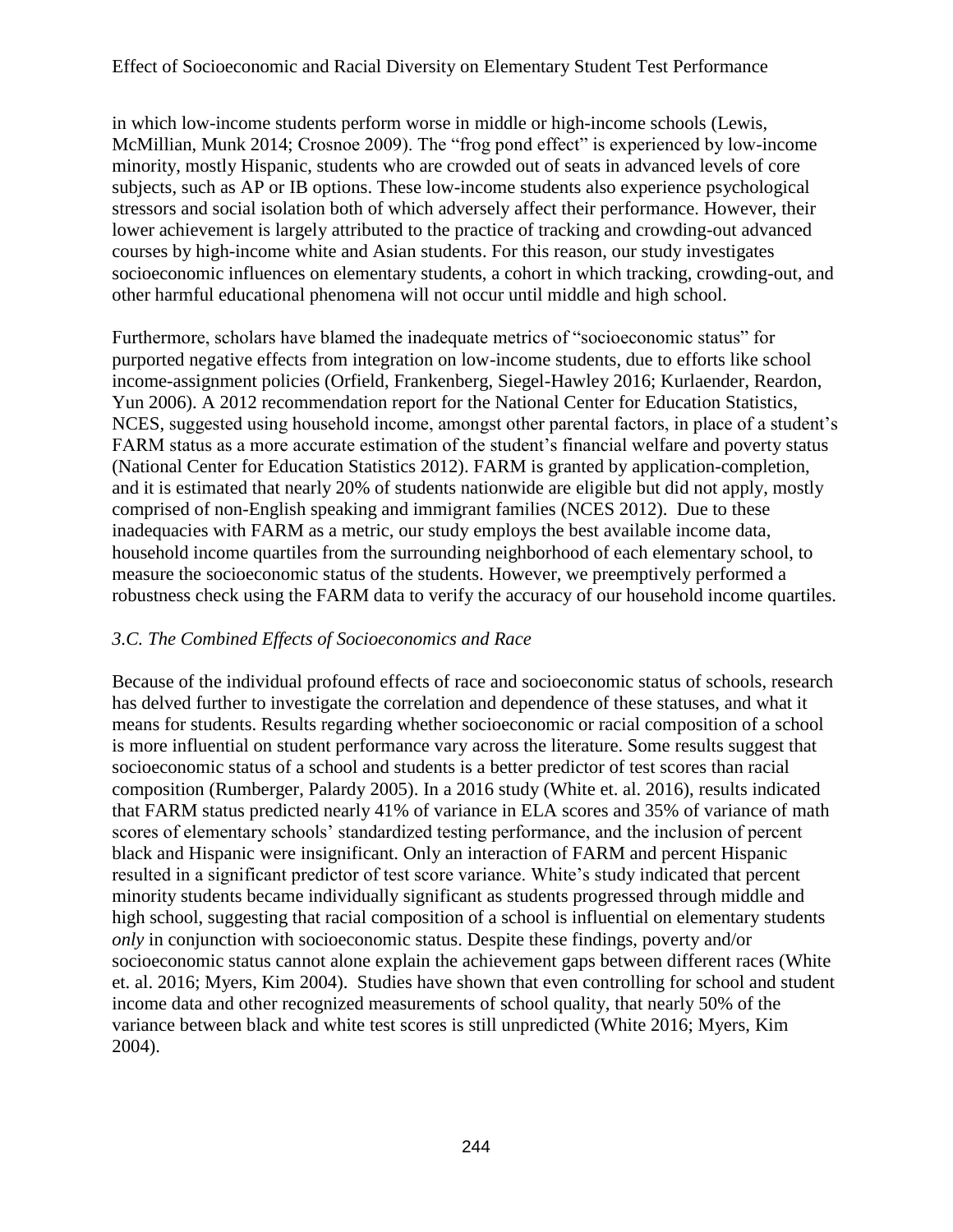Another reason that studies provide mixed results on the significance of race and socioeconomics is the various ways in which they are measured. As mentioned previously, most education research has employed FARM as a financial proxy and individual race breakdowns as the race proxy. More recent literature supports using diversity indices, specifically the Herfindahl-Hirschman Index, as socioeconomic and race indices instead. A 2011 research project conducted by Jennifer Clayton explored the role of diversity in elementary schools using a diversity index to measure racial composition rather than individual percentage breakdowns (Clayton 2011). Her results contrasted those of White's research, as hers indicated that racial diversity was not only significant in elementary school, but was a better predictor of scores for Hispanic and white reading tests, and white and black math tests than the poverty level of the school. Furthermore, Clayton provided additional results to the literature on the opposite impacts on Hispanic students, observing that their scores were better in higher poverty and high-minority schools, noting that this relationship is likely attributed to the additional resources and teacher training to aide Spanish-speaking students found in such schools where they comprise a majority of the student body.

Another study that utilized a diversity index is a 2001 analysis of the results of classroom diversity on undergraduate engineering students (Bjorklund et. al. 2001). Instead of test results, an Ohio State University research group observed overall educational indicators and found that more diverse classrooms yielded significant advancements in problem-solving and "group skill development," or the ability to cooperatively and effectively work in a group. These improvements were shown in classes that were approximately one-third non-white. The research group utilized an index to measure diversity in the classrooms, weighing compositions of different race students.

Literature that uses diversity indices expose the non-linear relationship between race composition and academic achievements that simple race percentage breakdowns and binary variables skew or neglect (Borman 2004). Studies that simply measure percent composition of these student cohorts overlook the diminishing returns to achievement as cohorts soar above 50% of the student body. The literature also highlights the significance of equal distribution versus a continuous addition of minority students to majority-white schools. Our use of race and income diversity indices joins our research with that of Clayton and the Ohio State University research group in the nuanced investigation of diversity's impact on students.

Previous literature has shown that although race and socioeconomic status of individuals are often correlated, implementing a school assignment system only addressing one status will not eradicate segregation of the other status, as was seen with the most recent income-based assignment policies. Literature has also shown mixed results on which is more important to test performance, race or socioeconomics, and has left unanswered the feasibility of accurately measuring these statuses distinctly. Our research will add to existing literature that claims race diversity and status is more significant to school-age students than socioeconomics. It will also add to studies on the unique effects Hispanic students experience from diversity. However, this study will deviate from existing research by examining the simultaneous effects of racial *and* socioeconomic diversity, using indices rather than percentages. Also, by examining elementary students, our study will provide greater purity on the effects of diversity without the added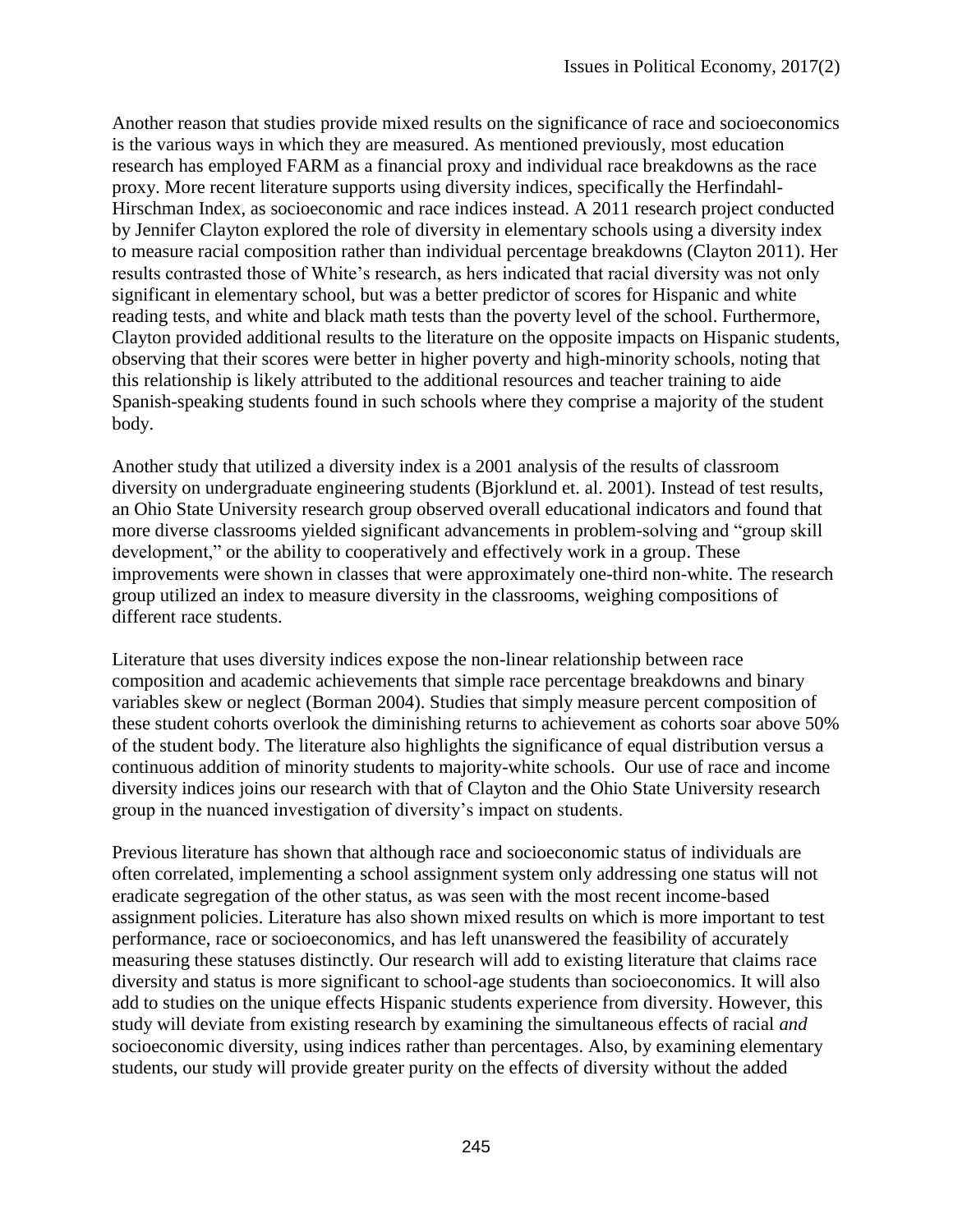factors of practices like course tracking, pay-to-play extracurricular activities, and other school variables that further disadvantage students in middle and high school.

### **III. Data**

To test our hypothesis of the effect of diversity on test scores, we collected school level data on test scores, race, income, and school characteristics. Our data came from four sources: the South Carolina Department of Education, the National Center for Educational Statistics, 2010 U.S. Census data, and proprietary data provided by Environmental Systems Research Institute, ESRI, a geographic information agency. Our data from ESRI is manipulated in arcGIS, a geographic information system, to estimate local income data for each school. The summary statistics for all variables may be found in the Appendix, in Table 1.

#### *4. A. Test Scores*

Data for our dependent variable came from the South Carolina Department of Education. We used online reports that detailed test score breakdowns by race, FARM status, and an aggregated student mean category (hereafter referred to as ASM) for public elementary schools in South Carolina. Summary statistics for test scores may be found in the Appendix, in Table 2.

#### *4.B. Income Diversity*

**Income Diversity<sup>1</sup> :** This variable was calculated in GIS using 2010 Census income data. We overlaid this data on a map of all elementary schools and created a four-mile buffer<sup>2</sup>. In this buffer, we pulled in population weighted income data to create an estimated income profile for the buffer. The census data that we used had income data broken down into ten unique brackets. To condense this data, we combined the brackets to create four income quartiles. Using these quartiles, we calculated Herfindahl-Hirschmann indices for each buffer zone. This variable controls for income diversity in the neighborhood around the school. Diversity is measured as an index from 0 to 1, with 0 hypothetically representing a totally equal distribution of income divided into infinite sections in the neighborhood and 1 being no diversity, such as a neighborhood comprised completely of households in one income quartile. Realistically, however, our index ranges from .25 to 1. As the HHI index was originally designed to measure market concentration, and our income "market" has at most four categories, it is impossible for our income diversity index to be below 0.25. Because 1 is least diverse and .25 is most diverse, a negative coefficient in the regression results shows that increased diversity has a positive effect on scores. We predict that the coefficients on the diversity variables be less than zero. It is also one of our main variables of interest, along with racial diversity. Throughout the analysis, this variable will be referred to as "HHI Income."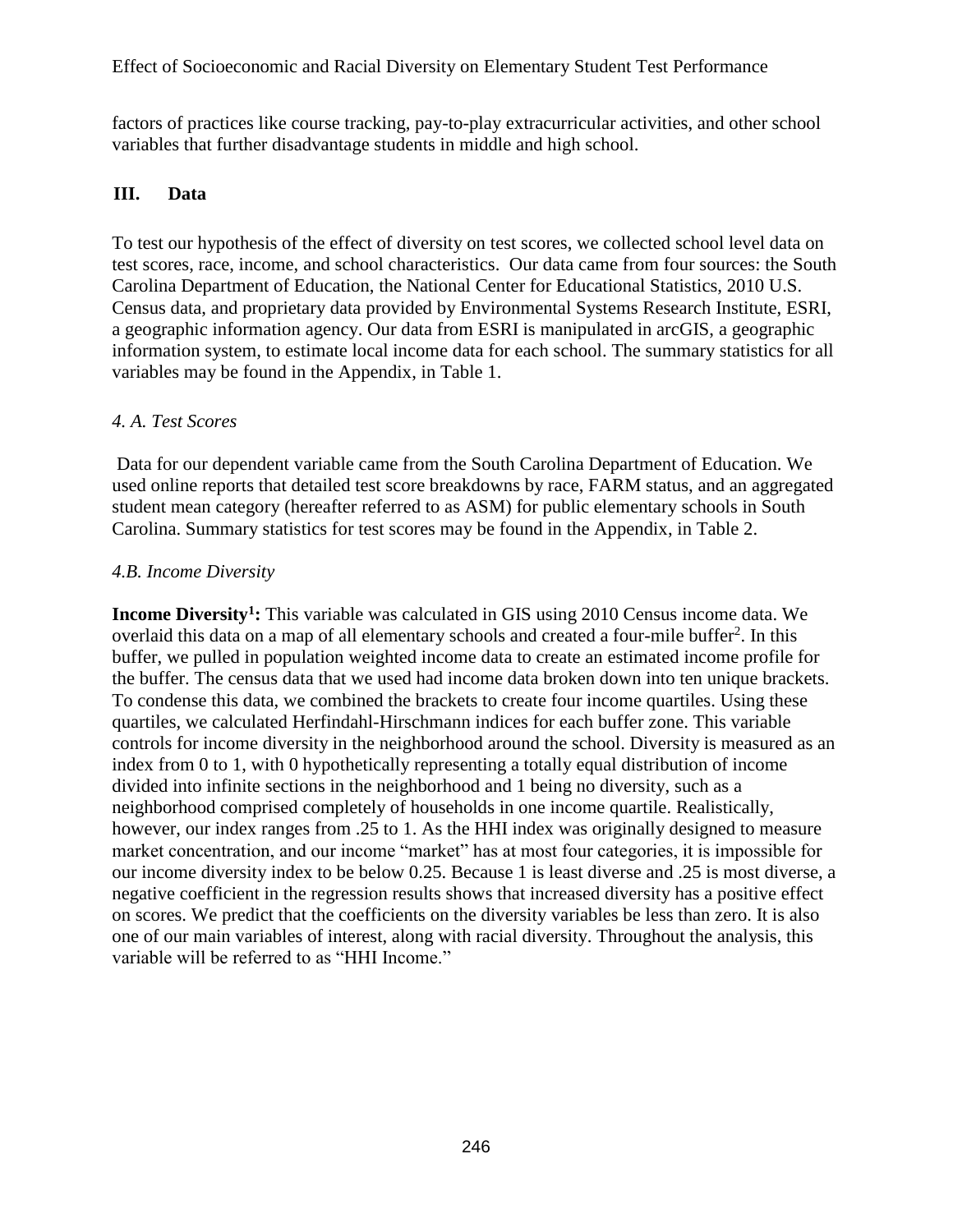### *4.C. Racial Diversity*

We calculated a measure of racial diversity from NCES race data. The race data gathered from the NCES databases break down the racial composition of a school into seven race categories for every year and every grade. These race categories include white, black, Hispanic, Asian or Pacific Islander, Hawaiian, American Indian or Alaskan Native, and Two or More Races. This data was used to construct a racial HHI by squaring the proportions of students in each category and summing the squares. We repeated this process for every grade of interest at every school in our dataset. Thus, we were able to observe the effects of racial diversity, as measured by the probability that any two randomly selected students would belong to different race categories. Like HHI Income, this variable never achieves a value of 0 as there are a limited number of race categories and also the racial composition of South Carolina is not conducive to perfect racial equality. Like income diversity, a negative coefficient on this variable means that increased racial diversity has a positive effect on test scores. Throughout the analysis, this variable will be referred to as "HHI Race."

#### *4.D. Student Race Percentage Breakdowns*

These variables control for the racial breakdown of a school using the NCES data that was used to calculate our racial diversity variable. These variables include percent white, percent black, percent Hispanic, and percent Asian. The mean percent white is 57%, the mean percent black is 31%, and the mean percent Hispanic is 5% with Asian at 2%. There are schools in South Carolina with 100% black and 100% white populations, thought Hispanic and Asian never reach the majority of a school. The inclusion of these racial percentages allow us to control for compositional effects, as they are different than diversity effects. The diversity index, as calculated above, only accounts for diversity as measured by the likelihood that any two randomly selected students would be from differing groups. With diversity effects alone, an index value could have endless variations of race distribution. For example, an index of .3 could indicate a school with 40% black, 50% white, 10% Asian, or a school with 40% Hispanic, 50% Asian, and 10% white; there is no distinction. When the racial composition percentages are added, we can differentiate between schools that have identical indices, but vastly different study body race distributions. More generally, we can explore the differences between schools with different race breakdowns and similar race HHIs such as the different implications for a school that is highly segregated with white students versus a school that is segregated with black students.

#### *4.E. Free and Reduced Lunch*

This variable is a measure of the percentage of students in the school that are eligible for free or reduced lunch. The data for this variable was acquired from the South Carolina Department of Education in their lunch program data. It is different from HHI income diversity because while the percent of free and reduced lunch students captures the level of poverty in a school, it does not capture the level of income diversity in the school area and is therefore non-confounding. It allows us to observe the effect of and control for the estimated level of poverty in a school.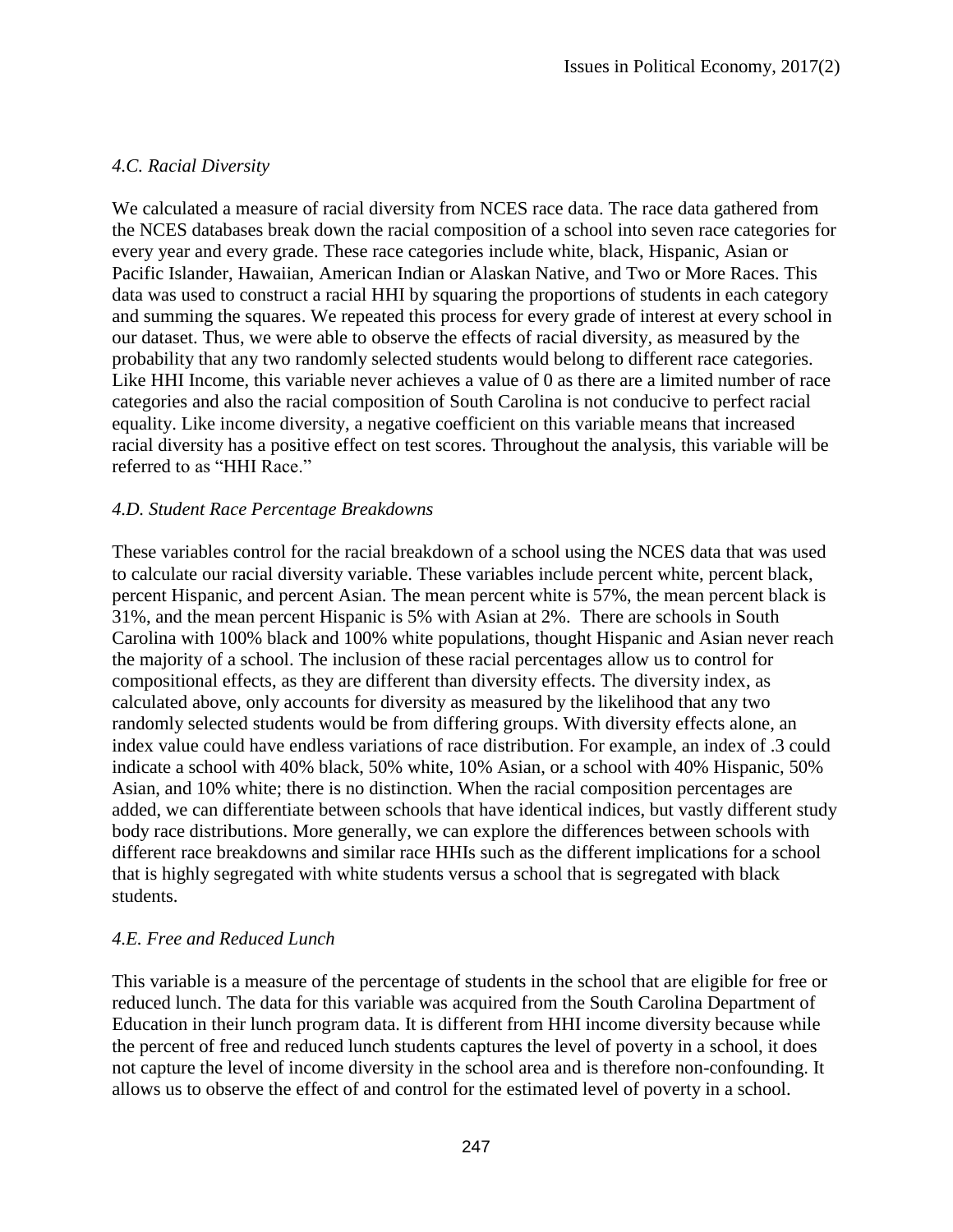### *4.F. Urban Status*

This variable was created from data gathered from the South Carolina Department of Education online databases. Urban status is assigned at the county level. It is a binary classification based on population density for urban status for all schools in South Carolina.

### *4.G. School and Teacher Quality Variables*

Data for these variables were gathered from the South Carolina Department of Education's online Elementary School Fact File databases. These variables control for teacher and school effects that may influence test scores outside of income and racial diversity, including things such as dollars spent per pupil and percent of teachers with advanced degrees. These variables operate at the school level and are considered constant across grades. Therefore, though other variables are unique to a specific grade level, these variables are constant across grade levels for a particular school.

# **IV. Empirical Model**

Our testable model is regressing student test scores on index measures of racial and income diversity while controlling for school and neighborhood effects. As such our regression model is below as formula [1]:

[1] *Test Scores=β <sup>0</sup>+ β <sup>1</sup>HHI Income + β <sup>2</sup>HHI Race + β <sup>3</sup> Racial Composition Controls + β <sup>4</sup> Area Income Controls + β <sup>5</sup> School Quality Controls + β <sup>6</sup> Teacher Quality Controls + μ*

Regressions are run by grade, by race, and by subject. Therefore, our data is at the average of a particular race in a particular grade on a particular test, with observations at the school level. The SCPASS scores are not reported as individual level data; the scores are aggregates of student lunch status and race within each grade. For example, each regression is run using a specific grade and specific cohort combination as the dependent variable, such as  $3<sup>rd</sup>$  grade Hispanic, then another for  $4<sup>th</sup>$  grade Hispanic, and so on.

### *5.A. Formation of the Finalized Regression Model*

When thinking critically about the two independent variables of interest, HHI Income and HHI Race, we hypothesize that both variables have non-constant degrees of impact on our dependent variable. To capture this, two interaction terms were included in our regression, seen in regression [1.1]:

*Test Scores=β 0 + β 1 HHI Income + β <sup>2</sup>HHI Race + β 3 HHI Income \* Q1 + β 4 HHI Race \* Percent White + β <sup>5</sup>Racial Composition Controls + β <sup>6</sup>Area Income Controls + β 7 School Quality Controls + β 8 Teacher Quality Controls + μ*

[1.1]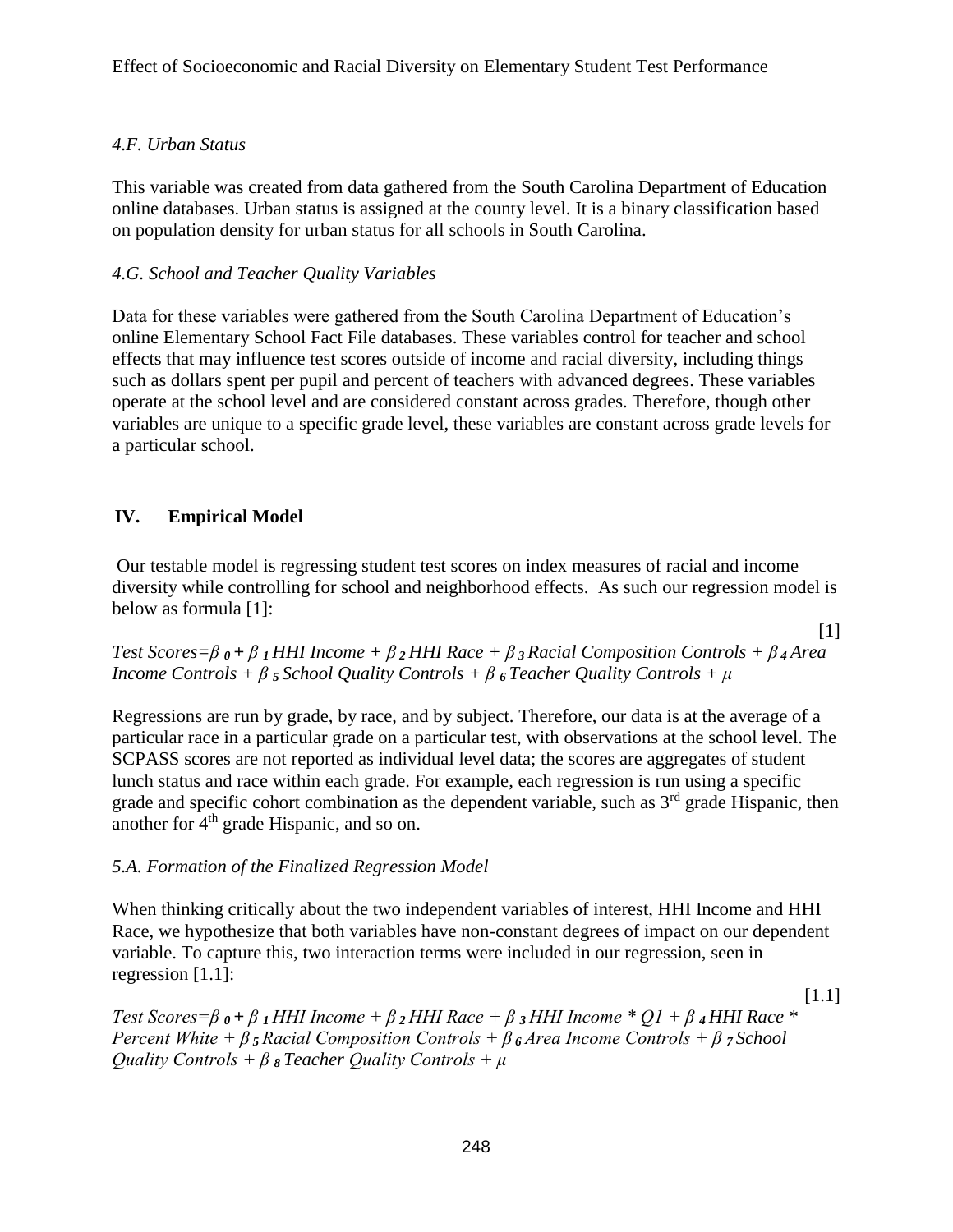The first interaction variable consists of the product of our HHI income variable and the percentage of the population that made \$20,000 or less, denoted in the above model as *β 3 HHI Income \* Q1*. The other interaction variable included the HHI Race variable and the percentage of white students in a particular grade, denoted as *β 4 HHI Race \* Percent White*. Theoretically, it is expected that the effect of racial diversity on SCPASS scores will vary depending on the racial breakdown of a grade. For example, a school with 70% white students and 30% black students has the same HHI as a school with 70% black students and 30% white students. However, we argue that the racial breakdown of these two schools affects scores differently. Therefore, these interaction terms allow the impact of racial diversity to have different effects on the dependent variable of interest. The reasoning for including an interaction term for HHI Income and an income quartile is the same; socioeconomic diversity has varying impacts on SCPASS scores depending on what exactly the breakdown of incomes is.

Despite the importance of including these interaction terms in our regression, the coefficients attached to the terms are difficult to interpret. Because changing the percentage of white students also changes the HHI, it is harder to interpret the coefficient on the interaction terms by themselves. Still, both interactions were included in an F-test with their individual HHI variables to determine whether each pair of variables had joint significance.

# *5.B. First Robustness Check of GIS Income Data*

Without reported school zone boundaries, we used a four-mile buffer zone instead as a proxy for income diversity in elementary schools. To verify the accuracy of the income diversity we collected, we conducted a robustness check by analyzing the difference between the GIS data and the reported racial breakdowns for 3rd, 4th, and 5th graders in each elementary school from the NCES. If the race data that is collected from GIS is close to the NCES school reported race data, then the strength and accuracy of our HHI Income variable would be confirmed—our buffers include many of the students that do actually attend the school associated with that buffer. To do this, GIS was used again to get a racial breakdown of each school under the assumption that the school zone was equal to the four-mile buffer. Next, census tract demographic data was layered onto the existing map. Using the same weighting methods that were previously used to create the HHI Income variable, the number of black, white, Asian, and Hispanic children aged 5-9 were collected for each buffer. Although the age range that we used does not exactly line up with the average ages of students in the 3rd-5th grade, this was the buffer that had the most overlap with our other data.

The next step was to create mirror variables with the new GIS race data—percent white, percent black, percent Asian, and percent Hispanic for each grade for each school. To check how closely the NCES and GIS data matched, we subtracted the percentages from one another (i.e. percent white from the GIS data minus the percent white from the NCES data) and then took the absolute value. To aggregate all of the variables that examined the differences between the GIS and NCES data, we created one variable that averaged all of the "difference" variables.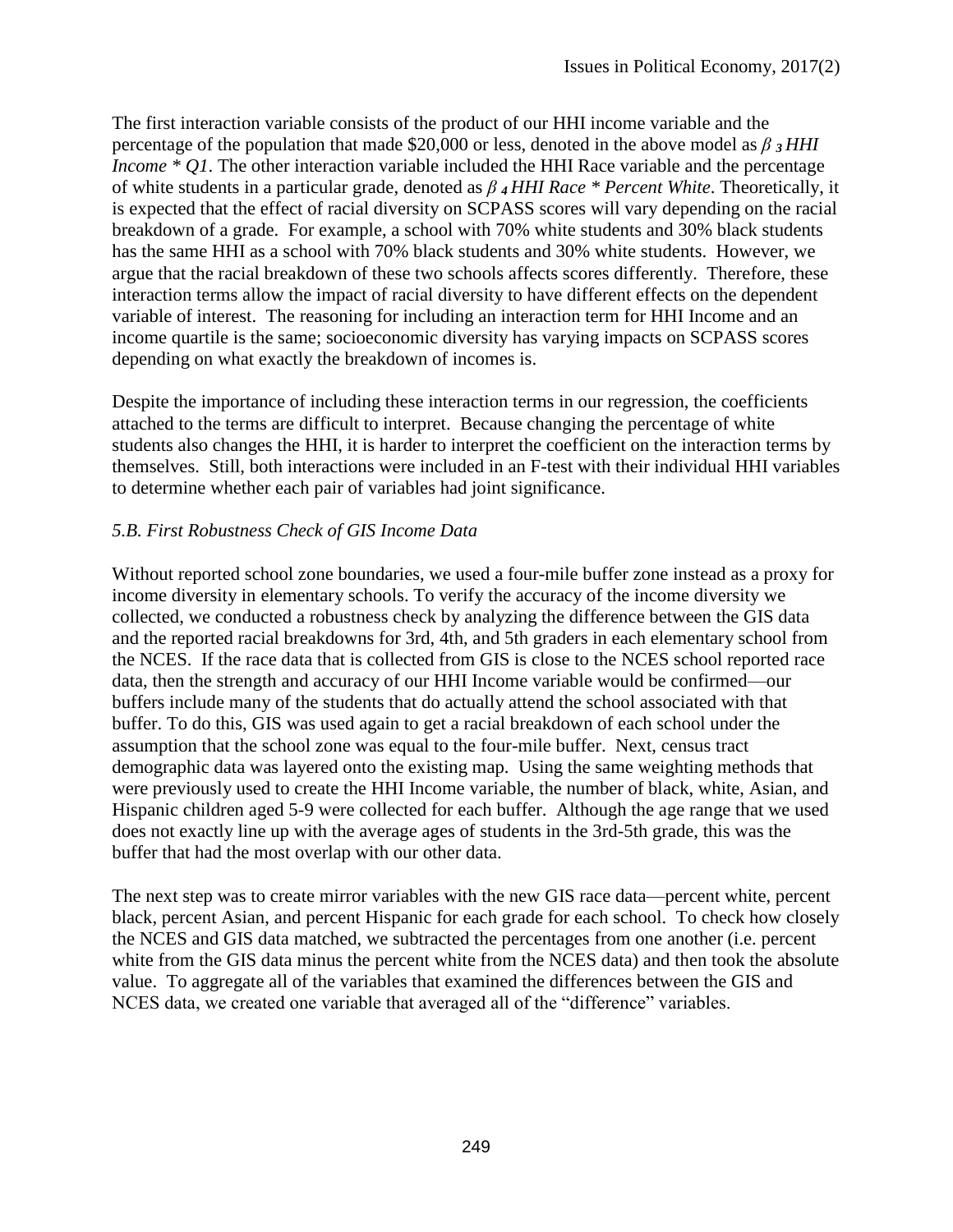# *5.C. Second Robustness check of GIS Income Data*

Next, we ran a regression, including only those observations in which our difference variable was equal to or less than .1. By doing this, we only included data points in which the average difference between the percentage race categories from the GIS and NCES data was 10 percentage points or less.

The regression results supported our decision to use the GIS buffers as school attendance zones. In the restricted regression, the number of observations was 1500, around 63% of the total number of observations in our main regression. This shows that the majority of schools do not have grossly different race breakdowns when using the GIS data versus the school reported NCES data. It is impossible to know exactly what amount of variation to expect when using GIS data instead individual level income data, but the robustness check using race data leads us to include the HHI Income variable in our regression to capture income diversity.

After checking to make sure that our HHI Income variable was an appropriate proxy variable, we checked the validity of including it in our regression. Previous literature uses FARM to take into account income differences. However, theoretically we do not believe that FARM is a good measure of income diversity. To see if HHI Income was appropriate to include in our final regressions, we ran the regression with and without HHI Income and included FARM both times. Examining the results showed us that in the absence of HHI Income, the p-value associated with the coefficient on the FARM variable increased, suggesting that it picked up on some of the income effect that would otherwise be captured by the HHI Income variable. The coefficients on the other variables in the regression did not vary much in the size, sign, or significance compared to the coefficients when the regression with HHI Income was run.

By completing these robustness checks, HHI Income is included in all regressions and captures income diversity to the best of our ability.

# **V. Results**

The following section will provide a breakdown of notable patterns of significance that arose from our regressions. The results will be organized first by test subject—English, Mathematics, Social Studies, and Science. Within each test subject, the regression results are organized by the I. effect of socioeconomic diversity, the HHI Income variable; II. the effect of racial diversity, the HHI Race variable; and concluded with III. the race achievement prediction outcomes for that subject. Appendix Table 4 includes condensed regression results of our variables of interest, HHI Race and HHI Income.

### *6.A. Explaining Race Achievement Predictions:*

In order to analyze the complexity presented by our use of diversity indices, as well as compositional measures, we create six hypothesized student body race compositions. With these compositions, referred to as "race achievement predictions" for the remainder of analysis, we studied: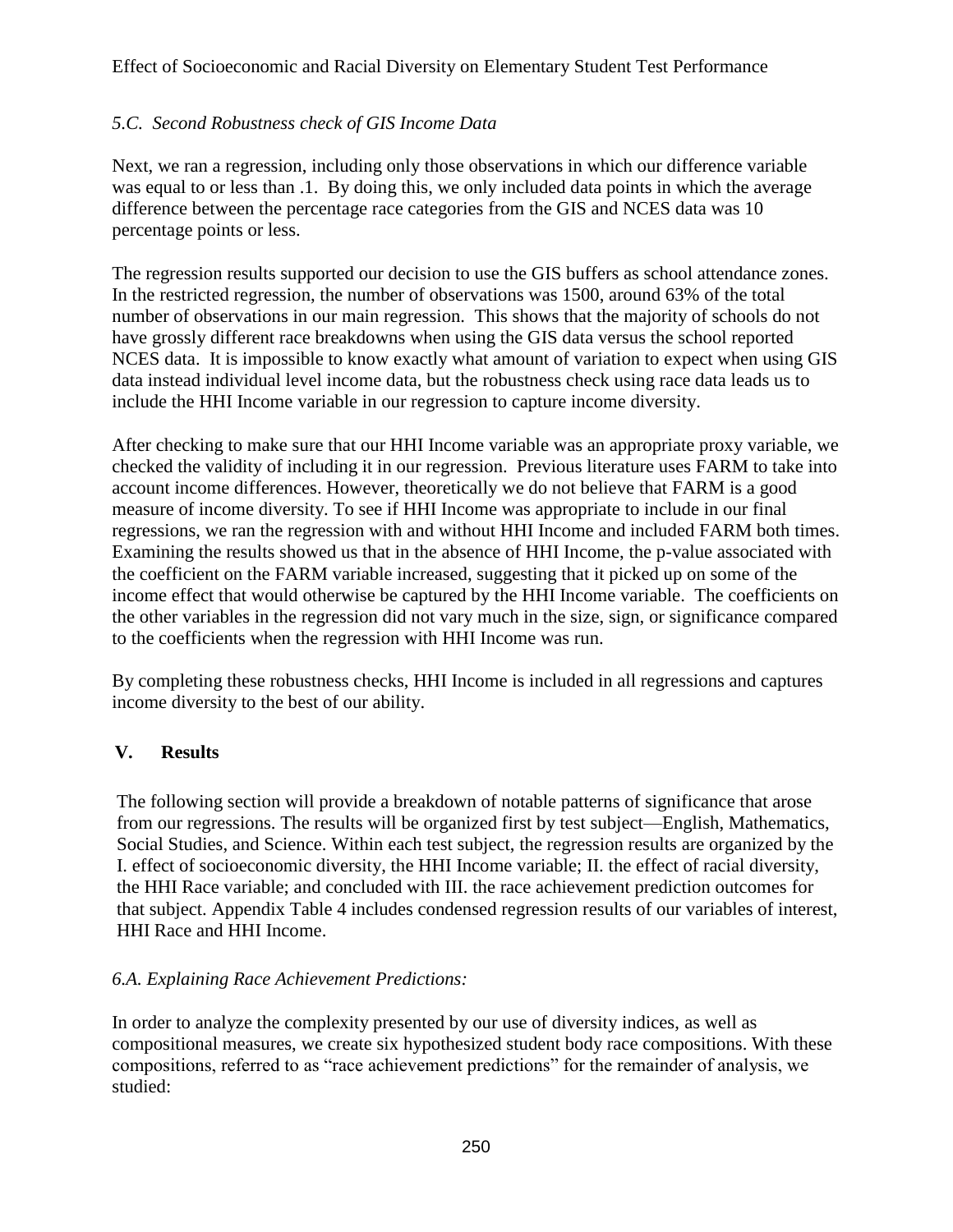*1) A 10% increase in white percentage,*

*2) A 10% decrease in white percentage,*

*3) A 10% increase in black percentage,*

*4) A 10% decrease in black percentage from the South Carolina mean student body racial composition,*

*5) A hypothetical racial distribution of a South Carolina school with 90% white students,*

*6) The effect of a 90% white school decreasing to 80% white students*

*7) A hypothetical racial distribution of a South Carolina school with 90% black students, and*

*8) The effect of a 90% white school decreasing to 80% black students.*

These examples are drawn from the real mean racial distribution of elementary students in South Carolina public schools, expanded on in Table 3.1 below. The race achievement predictions allow us to forecast the expected results if South Carolina schools with these demographics choose to pursue diversification policies. For example, comparisons between 6) and 7) show us how students from a majority-white segregated school would perform differently if their administration chose to decrease the white population and include more minority students.

|                                | <b>South</b><br>Carol<br>ina<br><b>Mean</b><br><b>Value</b><br>S | 1)<br><b>Incre</b><br>ase<br>Whit<br>e<br>from<br><b>Mean</b> | 2)<br><b>Decre</b><br>ase<br>White<br>from<br><b>Mean</b> | 3)<br><b>Incre</b><br>ase<br><b>Black</b><br>from<br><b>Mean</b> | 4)<br><b>Decre</b><br>ase<br><b>Black</b><br>from<br><b>Mean</b> | 5)<br>Majo<br>rity<br>White | 6)<br><b>Decrea</b><br>sed<br>Majori<br>ty<br>White | 7)<br>Majo<br>rity<br><b>Black</b> | 8)<br><b>Decrea</b><br>sed<br>Majori<br>ty<br><b>Black</b> |
|--------------------------------|------------------------------------------------------------------|---------------------------------------------------------------|-----------------------------------------------------------|------------------------------------------------------------------|------------------------------------------------------------------|-----------------------------|-----------------------------------------------------|------------------------------------|------------------------------------------------------------|
| White                          | 57%                                                              | 67%                                                           | 47%                                                       | 51%                                                              | 69%                                                              | 90%                         | 80%                                                 | 6%                                 | 14%                                                        |
| <b>Black</b>                   | 31%                                                              | 23%                                                           | 43%                                                       | 41%                                                              | 21%                                                              | 4%                          | 12%                                                 | 90%                                | 80%                                                        |
| Asian                          | 2%                                                               | 1%                                                            | 1%                                                        | 1%                                                               | 1%                                                               | 1%                          | 1%                                                  | 0%                                 | 0%                                                         |
| <b>Hispanic</b>                | 5%                                                               | 6%                                                            | 6%                                                        | 4%                                                               | 6%                                                               | 2%                          | 4%                                                  | 2%                                 | 4%                                                         |
| <b>Hawaiian</b>                | 1%                                                               | 0%                                                            | 0%                                                        | 0%                                                               | 0%                                                               | 0%                          | 0%                                                  | 0%                                 | 0%                                                         |
| American<br>Indian             | 1%                                                               | 0%                                                            | 0%                                                        | 0%                                                               | 0%                                                               | 0%                          | 0%                                                  | 0%                                 | 0%                                                         |
| Two or<br>More<br><b>Races</b> | 3%                                                               | 3%                                                            | 3%                                                        | 3%                                                               | 3%                                                               | 3%                          | 3%                                                  | 2%                                 | 2%                                                         |
| <b>Total</b>                   | 100%                                                             | 100%                                                          | 100%                                                      | 100%                                                             | 100%                                                             | 100%                        | 100%                                                | 100%                               | 100%                                                       |

|  |  |  |  | Table 3.1: Race Percentage Distributions for Predicted Test Achievement Tables |  |
|--|--|--|--|--------------------------------------------------------------------------------|--|
|  |  |  |  |                                                                                |  |

The outcomes are expanded on in their respective areas below.

#### *6.B. English Language Arts:*

Referring to the regression results, socioeconomic diversity, denoted with the HHI Income variable, shows little significance in English Language Arts, abbreviated ELA, test scores across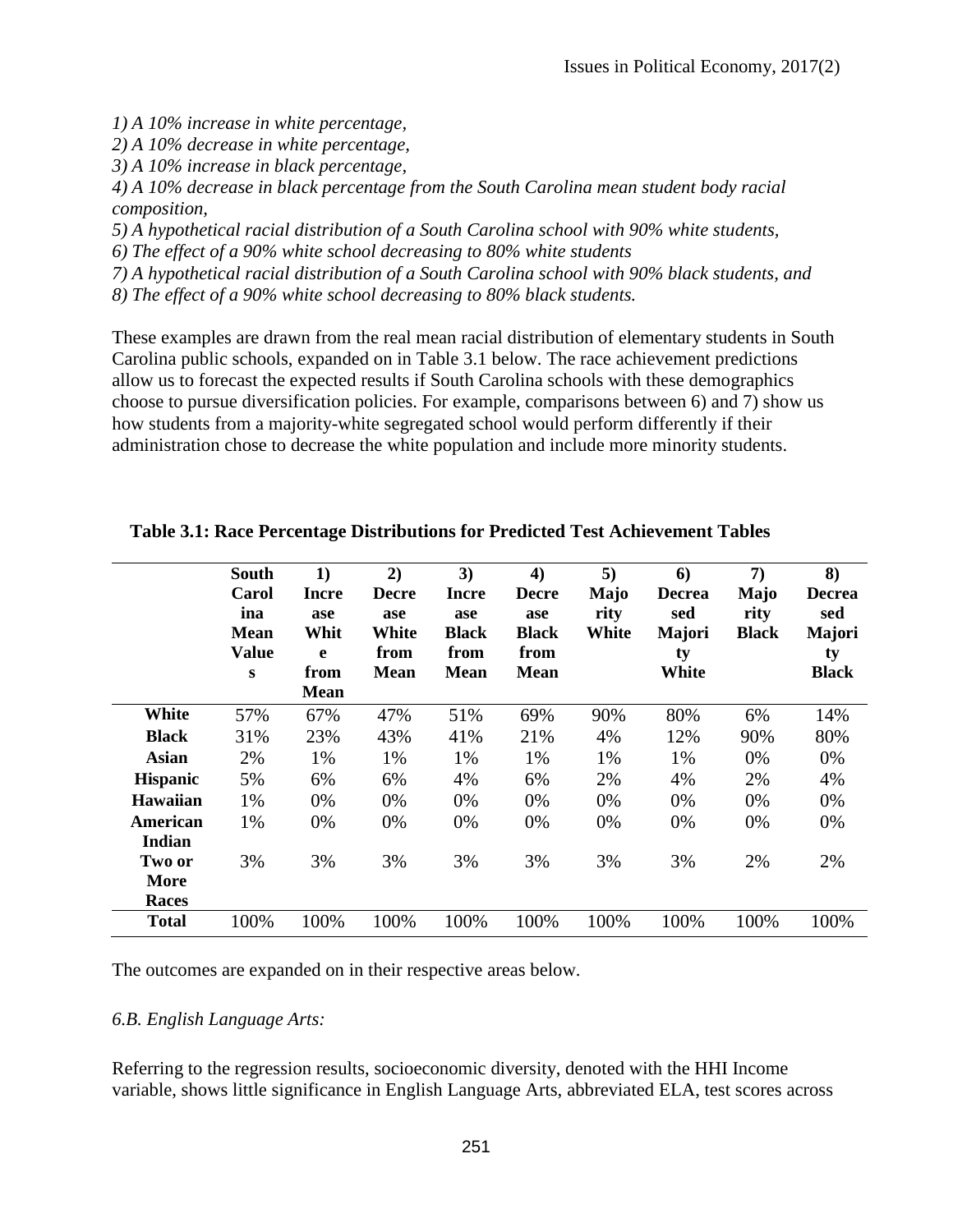the grades and various student cohorts. However, HHI Income is attributed with a significant 14 point decrease in 3<sup>rd</sup> grade Asian ELA test scores with every 0.01 increase of the socioeconomic diversity index.

Unlike the effects of socioeconomic diversity, racial diversity, denoted with the HHI race variable, produces highly consistent effects to the various student cohorts. Race diversity increases ELA test scores for Paid lunch, black, and white students across all three grades. Paid lunch students gained 4-5 points per 0.01 index increase in race diversity, where black and white students gained 1-2 and 11 points respectively. Adversely, race diversity is responsible for decreases in ELA scores for subsidized lunch, Hispanic, and Asian students, but by less than two points for any of the three negatively affected student cohorts. Again, the adverse implications for Asian students appear. The additional adverse effect on Hispanic students is attributed to the lack of supplementary faculty and teacher training for English-as-a-Second-Language concerns. Hispanic students receive these additional language resources mostly in schools where they comprise the majority of the student body, which would be considered non-diverse schools. The negative effect on subsidized lunch students reflects the negative effect on Hispanic students, who comprise a significant portion of the low-income students in South Carolina.

#### *6.C ELA and Race Predictions*

| ELA          |         | Increase White by<br>10% |         |         | Decrease White by<br>10% |         |         | Increase Black by<br>10% |         | Decrease Black by<br>10% |          |          |  |         | 90% to 80% White<br>Composition |                   | 90% to 80% Black<br>Composition |                            |       |  |
|--------------|---------|--------------------------|---------|---------|--------------------------|---------|---------|--------------------------|---------|--------------------------|----------|----------|--|---------|---------------------------------|-------------------|---------------------------------|----------------------------|-------|--|
| Grade        | 3rd     | 4th                      | 5thl    | 3rd     | 4th                      | 5th     | 3rd     | 4th                      | 5th     | 3rd                      | 4th      | 5th      |  | 3rd     | 4th                             | 5th               | 3th                             | 4th                        | 5th   |  |
| <b>ASM</b>   | 0.08    | 0.64                     | 2.24    | $-4.01$ | $-2.53$                  | 0.95    | $-3.08$ | $-1.81$                  |         | 0.43                     | 0.96     | 2.3      |  | $-0.78$ | $-1.56$                         | 0.92              | $-0.42$                         | 0.66                       | 0.04  |  |
| Asian        | $-31.5$ | $-33$                    | $-26.8$ | $-36.8$ | $-39.2$                  | $-39.8$ | $-36.8$ | $-38.9$                  | $-40.6$ | $-31.23$                 | $-32.32$ | $-25.82$ |  | 7.8     | 2.06                            | 7.85              |                                 | $-18.99$ $-15.29$ $-12.17$ |       |  |
| <b>Black</b> | $-84.3$ | $-82.3$                  | $-776$  | 66.06   | 60.34                    | 61.17   | 51.84   | 47.35                    | 49.19   | $-111.7$                 | $-108.9$ | $-103.5$ |  | 256.7   | 252.7                           | 244.6             |                                 | $-12.05 - 15.06 - 15.49$   |       |  |
| Hispanic     | 0.5     | 7.03                     | 9.18    | 2.57    | $-1.31$                  | $-1.25$ | $-36.4$ | $-38.9$                  | $-40.1$ | $-2.74$                  | 5.74     | 7.88     |  | 95.24   | 75.11                           | 81.25             | 19.34                           | 25.71                      | 19.51 |  |
| White        | $-6.23$ | $-6.04$                  | $-8.59$ | $-19.3$ | $-19.3$                  | $-18.1$ | $-14.2$ | $-14.4$                  | $-14.8$ | $-8.94$                  | $-8.52$  | $-11.17$ |  | 15.04   | 6.79                            | 7.82 <sub>1</sub> | 198.8                           | 198.4                      | 205.8 |  |

**Table 3.2: ELA Race Prediction Results**

For the aggregated student mean, ASM, test scores, 10% increases in white students resulted in between 0-2 point increases on the ELA test for the ASM score. Subsequently, a 10% decrease in white students resulted in 1-4 point decreases of the ASM ELA test score. Manipulations of the black student percentage indicated mixed effects for 10% increases and minor increases in score, from 1-2 points, for a 10% decrease in black students.

For Asian students' ELA scores, every 10% fluctuation in either direction of white and black percentages resulted in a lower score than the score associated with the mean race composition of South Carolina schools. Regression results show that one of the few positive effects on Asian scores is the increase of Asian students in their school, and in all race achievement predictions hypothetical distributions, the Asian percentage is decreased. This explains why Asian students' predictions continually show decreases in scores. However, decreasing majority white schools' white composition, comparing hypotheticals 5) and 6), add 2-8 points on Asian ELA scores. In contrast, decreasing white distributions, comparing hypotheticals 7) and 8), results in 12 to 16 point decreases for Asian students.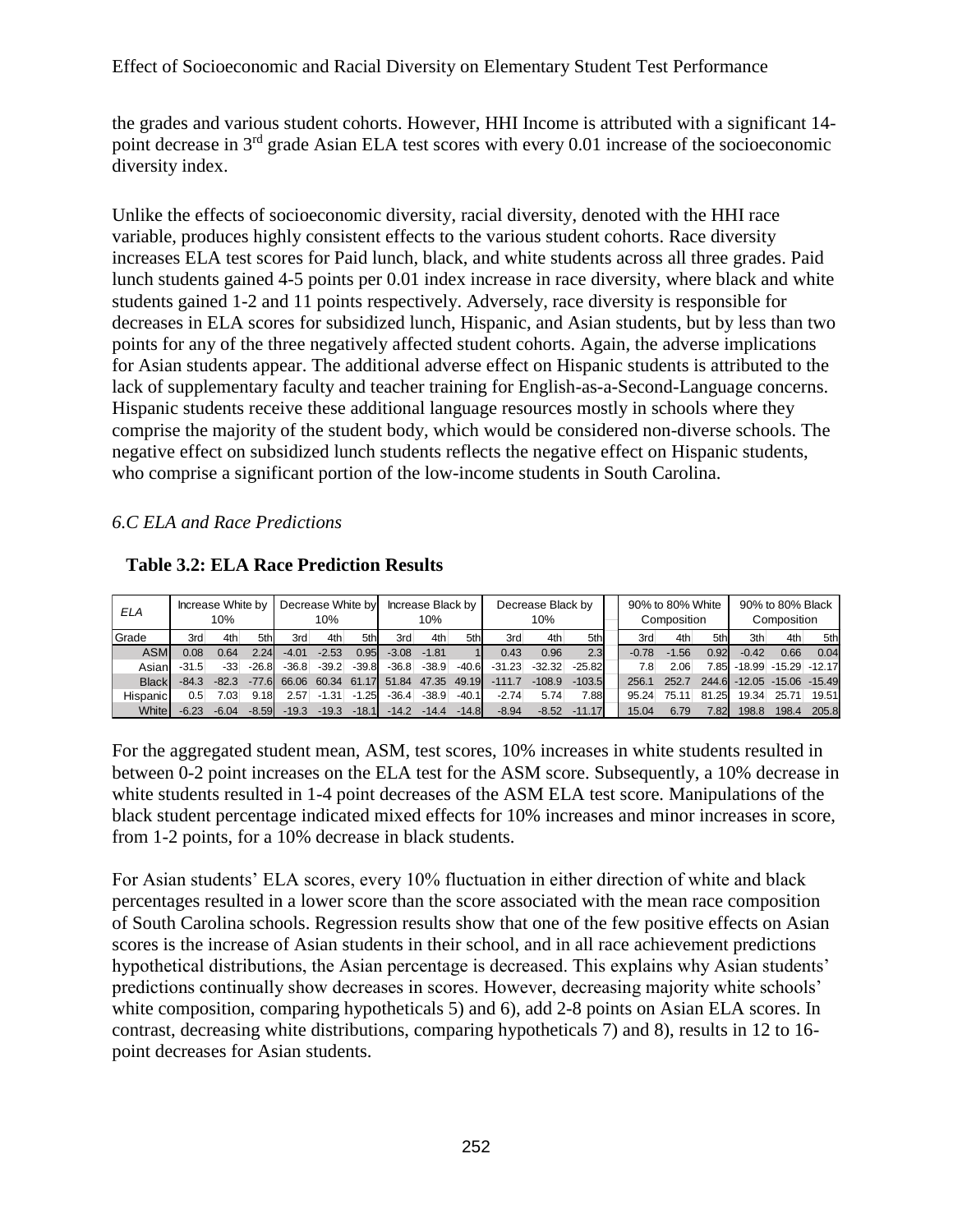For black students' ELA scores, 10% increase in white students and 10% decreases in black students always produced worse test scores than those of the mean S.C. race composition hypothetical. These fluctuations parallel each other because the hypothetical with a 10% decrease in black students redistributed the other races to reflect a 13% increase in white students from the mean. In opposition, a 10% decrease in white students and a 10% increase in black students both increased the scores for black students. For example, the third grade comparison shows a nearly 66-point increase for black students as a result of a 10% decrease of white students.

White students' ELA scores reflected the effects on Asian students' scores. All fluctuations of white and black students caused decreases to the white students' ELA test score when compared to the score of the mean race composition, but to varying degrees. The effect of a 10% increase of white students on white test scores was negative, but about one-third of the point decrease from the 10% decrease of white students on white test scores. For example, in third grade, the 10% white student increase caused a 6-point decrease, but the 10% white student decrease caused a 19-point decrease. Although these results expose a negative effect from increasing minority students on white students' test achievement, the exponential increase in ELA test scores for black students comes at an expense of only a fraction of those points lost for white students; often resulting in an overall increase in test achievement at the school-level.

Hispanic students' ELA scores are affected by the black and white fluctuations unlike any other cohort. Both the increase and decrease of 10% white students either did not affect their scores or resulted in a 1 to 2-point increase from the mean race composition score. Contrarily, both the increase and decrease of 10% black students resulted in decreases to Hispanic ELA test scores, with the 10% black increase causing nearly 40-point losses. It is important to note that, at the mean, Hispanic students only comprised 5% of the student body and only changed by 1% variation for all five hypotheticals. More so, it was only in the hypothetical 10% increase of black students that the Hispanic percentage decreased, resulting in the significant loss to their ELA score. These results mirror the same adverse effect that HHI Race had, stemming from the same issue of English non-proficiency resources.

# **VI. Mathematics**

Sporadic instances of socioeconomic diversity significance do occur, with a minor 1.1-point decrease in the 5<sup>th</sup> grade ASM score. Subsidized and Paid Lunch students experience positive effects from increased diversity, with upwards of a 7-point increase for 3<sup>rd</sup> grade Subsidized students' scores and 11 to 16-point increase in  $3<sup>rd</sup>$  and  $5<sup>th</sup>$  grade Paid Lunch students. However, when socioeconomic diversity is tested on the scores categorized by students' race, socioeconomic diversity is never statistically significant.

Similar to the ELA results, racial diversity shows significant effects on elementary students in our study. The 3<sup>rd</sup> grade ASM scores show a minor .1-point decrease from increased racial diversity, followed by another minor score decrease in Subsidized students' scores. However, these negligible coefficients are significantly outweighed by the extensive benefits. For example, Paid Lunch students increase over 4-points across all grades when you increase racial diversity by .01 on the diversity index. These positive benefits are reiterated in the racially categorized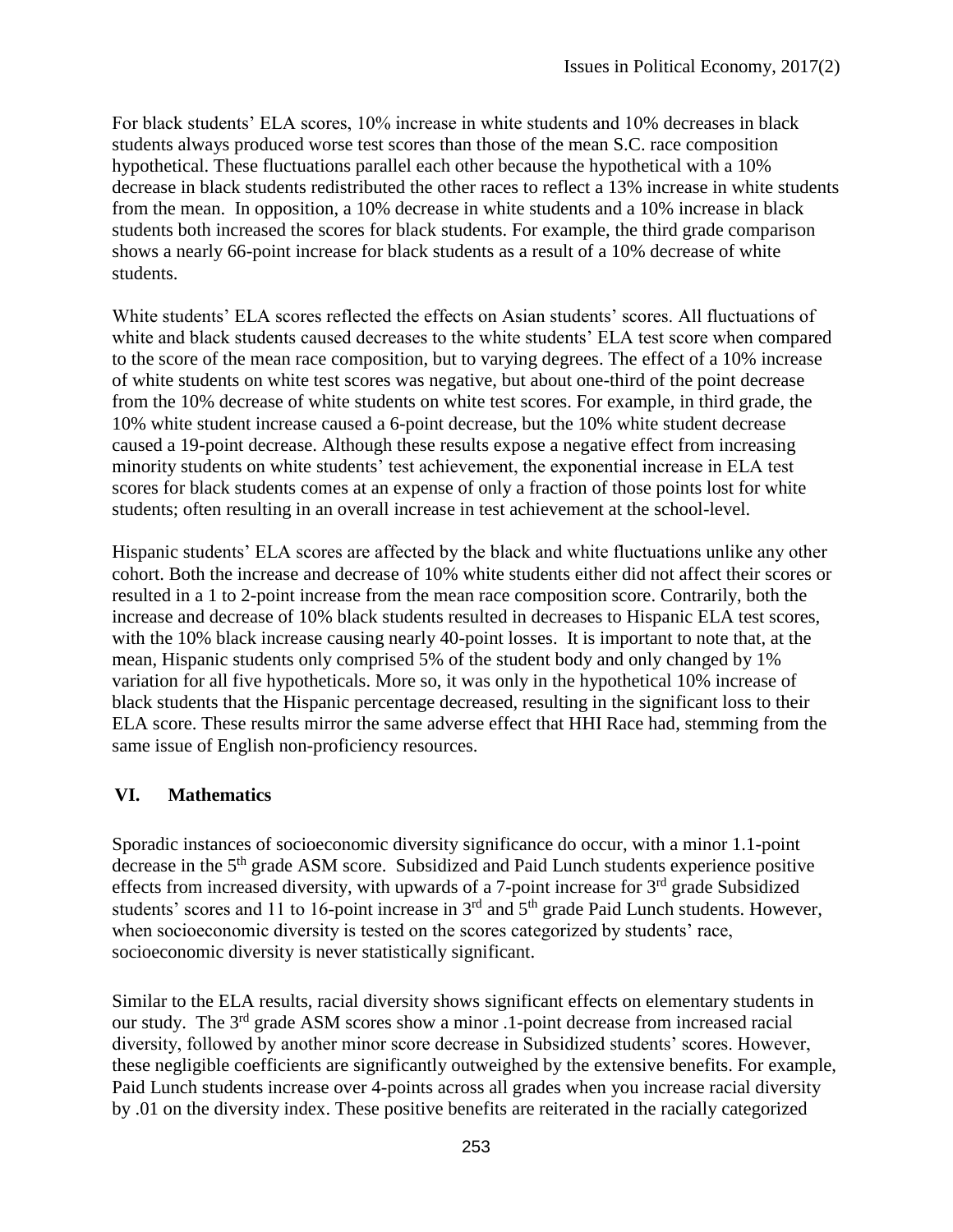scores as well, with 4<sup>th</sup> grade black, Hispanic, and White students experiencing 1 to 11-point score increases in Mathematics, and Asian students experiencing no statistical effect from the increased diversity.

#### *7.A. Mathematics and Race Predictions*

| Math         |         | Increase White by<br>10% |         |         | Decrease White by<br>10% |         |         | Increase Black by<br>10% |         | Decrease Black by<br>10% |          |          |  |         | 90% to 80% White<br>Composition |          | 90% to 80% Black<br>Composition |                           |       |  |
|--------------|---------|--------------------------|---------|---------|--------------------------|---------|---------|--------------------------|---------|--------------------------|----------|----------|--|---------|---------------------------------|----------|---------------------------------|---------------------------|-------|--|
| Grade        | 3rd     | 4th                      | 5thl    | 3rd     | 4th                      | 5th     | 3rd     | 4th                      | 5th     | 3rd                      | 4th      | 5th      |  | 3rd     | 4th                             | 5th      | 3th                             | 4th                       | 5th   |  |
| <b>ASM</b>   | 0.19    | 0.65                     | 2.2     | $-4.76$ | $-3.79$                  | 0.32    | $-3.85$ | $-3.22$                  | 0.14    | 0.61                     | 1.05     | 2.26     |  | $-0.85$ | $-1.03$                         | 1.7      | 0.75                            | 1.46                      | 0.23  |  |
| Asian        | $-32.4$ | $-34.2$                  | $-27.2$ | $-39.2$ | $-40.6$                  | $-40.5$ | $-39.2$ | $-40.3$                  | $-41.4$ | $-32.03$                 | $-33.54$ | $-26.18$ |  | 8.38    | 2.28                            | 7.71     |                                 | $-16.9$ $-16.04$ $-12.48$ |       |  |
| <b>Black</b> | $-81.5$ | $-80.9$                  |         | 63.72   | 58.81                    | 61.75   | 49.99   | 45.87                    | 49.49   | $-108.2$                 | $-107.4$ | $-102.7$ |  | 249.7   | 255.1                           | 242.6    | $-10.57$                        | $-14.19 - 13.13$          |       |  |
| Hispanic     | 25      | 6.91                     | 7.99    | 2.63    | $-0.12$                  | $-1.51$ | $-35.6$ | $-39$                    | -41     | $-1.96$                  | 5.4      | 6.69     |  | 95.05   | 78.14                           | 80.67    | 19.22                           | 26.64                     | 19.33 |  |
| <b>White</b> | $-6.24$ |                          |         | $-18.2$ | $-19.6$                  | $-18.6$ | $-13.7$ | $-14.9$                  | $-15.5$ | $-8.91$                  | $-10.04$ | $-11.34$ |  | 14.3    | 6.9                             | $-221.5$ | 194.4                           | 200.5                     | 204   |  |

**Table 3.3: Mathematic Race Prediction Results** 

Given that South Carolina is predominantly composed of white and black individuals, when a school experiences a 10% decrease of one of the cohorts it experiences a near 10% increase in the other. This exchanging brings about the paired effects we see throughout the prediction tables.

For example, ASM scores show negligible increases, by less than half a point, when South Carolina schools at the average mean increase their white distribution by 10%, and when they decrease their black students by 10%. Yet, when the white percentage is decreased by 10%, and when the black percentage is decreased by  $10\%$ , ASM scores show 3-4-point decreases in  $3<sup>rd</sup>$  and 4<sup>th</sup> grade. When 90% White student schools lower their white composition, ASM scores show overall there are minor decreases, 1-point and less, to the schools' scores in 3<sup>rd</sup> and 4<sup>th</sup> grade. However, reducing the black composition in majority black schools results in about 1-point increases to the mathematic test scores across grades.

Asian students experienced substantial decreases to their scores, upwards of 40-points, when the average mean race distributions were increased or decreased for white or black students. Their scores fluctuated identically to the ELA predictions from lowering race compositions in highly segregated schools.

Black students face an incredible disadvantage in math from increasing white by 10% and decreasing black by 10% from the S.C. mean, with tremendous decreases from 80-100 points across grades. These results are consistent with the regression results, showing that black elementary students are the primary benefactors from increased racial diversity in comparison to the other races. Black students reflect Asian students' predictions in the hypotheticals 5) to 6) and 7) to 8), however, their increases from lowering white students' percentage soars over 200 points, and their decreases to lowering black students' percentage from a black segregated school are a mere 10-14-points in comparison.

Hispanic students overall experience minimal point fluctuations in mathematics of under 5 points in hypotheticals 1) to 4) except in increasing black students by 10%, which results in nearly 40 point decreases. Hispanic students significantly benefit from decreasing white students in a white segregated school, with upwards of 95 point increases in mathematics across grades. The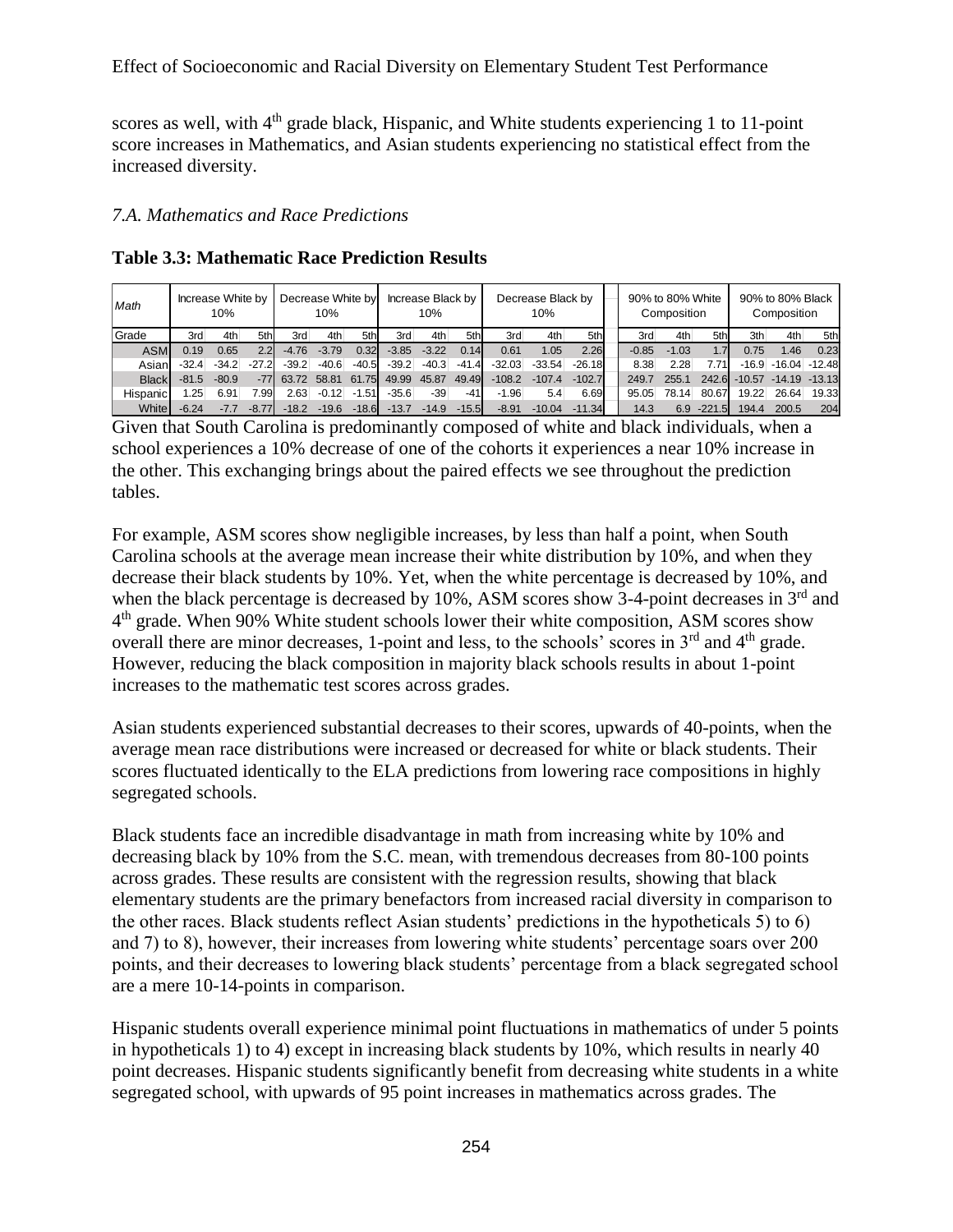decrease of black students in black segregated schools, hypothetical 7) to 8), only resulted in increased of about 20 points to Hispanic math scores.

White students experience the most modest fluctuations in hypotheticals 1) to 4) amongst all race groups. Like Asian students, their math scores decrease in any way the S.C. mean is changed in 1) to 4), never exceeding a 20-point decrease. In hypotheticals 5) to 6), when white students are reduced in a white segregated school, white students experience minimal increase to their scores in  $3<sup>rd</sup>$  and  $4<sup>th</sup>$  grade, but an exponential decrease of over 200 points in  $5<sup>th</sup>$  grade. This 200-point fluctuation continues on in hypothetical 7) to 8), when black students are decreased, in which white students gain 200 points across grades.

### **VII. Science**

Mirroring results in ELA and Mathematics scores, income diversity has less of an effect on science test scores than does racial diversity. Third and fifth grade Paid and Subsidized students all benefit from increased income diversity, ranging from 14 to 25 additional points on their science SCPASS scores with only a .01 index increase in income diversity. Amongst the scores categorized by race, HHI Income is only statistically significant for 3<sup>rd</sup> grade white students, with a meager 5-point increase.

Concerning racial diversity, when categorized by students' lunch status, only 4th grade Paid and Subsidized students are significantly affected by racial diversity. Yet, as previously seen in the other subjects, black and white students both benefit from increased racial diversity. Deterring from other subjects, however, Hispanic students' scores are negatively affected by increased racial diversity, but only by a maximum of 3.5 points.

### *8.A. Science and Race Achievement Predictions*

| Science      |         | Increase White by<br>10% |        |                   | Decrease White by<br>10% |         |         | Increase Black by<br>10% |         | Decrease Black by<br>10% |          |          |  |         | 90% to 80% White<br>Composition |         |         | 90% to 80% Black<br>Composition |         |
|--------------|---------|--------------------------|--------|-------------------|--------------------------|---------|---------|--------------------------|---------|--------------------------|----------|----------|--|---------|---------------------------------|---------|---------|---------------------------------|---------|
| Grade        | 3rd     | 4th                      | 5thl   | 3rd               | 4th                      | 5th     | 3rd     | 4th                      | 5th     | 3rd                      | 4th      | 5th      |  | 3rd     | 4th                             | 5th     | 3th     | 4th                             | 5th     |
| <b>ASM</b>   | 0.38    | 1.25                     | 0.39   | $-0.45$           | $-2.8$                   | $-0.33$ | $-0.63$ | $-2.15$                  | $-0.97$ | 0.62                     | 1.72     | 0.49     |  | $-4.31$ | $-3.05$                         | $-1.57$ | 7.81    | 1.99                            | 7.74    |
| Asian        | $-1.04$ | $-32.6$                  | $-0.6$ | $-3.07$           | $-38.4$                  | $-2.03$ | $-2.62$ | $-38.2$                  | $-1.73$ | $-0.88$                  | $-31.97$ | $-0.52$  |  | 0.42    | 1.62                            | 1.13    | $-2.69$ | $-14.49$                        | $-2.61$ |
| <b>Black</b> | $-113$  | $-79.1$                  | $-109$ | 122.3             | 58.14                    | 121.7   | 98.52   | 45.4                     | 101.3   | $-144.2$                 | $-105.1$ | $-139.2$ |  | 186     | 249.6                           | 175     | 28.6    | $-14.4$                         | 16.45   |
| Hispanic     | 16.27   | 6.82                     | 17.07  | 1.06 <sub>1</sub> | $-0.12$                  | $-1.37$ | $-21.4$ | $-37.7$                  | $-23.5$ | 17.91                    | 5.28     | 19.18    |  | 21.3    | 77.2                            | 18.17   | 7.7     | 25.39                           | 5.59    |
| <b>White</b> | 32.96   | -7.11                    | 32.8   | $-65.5$           | $-18.3$                  | $-83.9$ | $-40.6$ | $-13.6$                  | $-54.5$ | 35.29                    | $-9.29$  | 37.02    |  | 55.94   | 4.24                            | 49.06   | 11.5    | 196.1                           | 99.5    |

**Table 3.4: Science Race Prediction Results**

ASM regression results show that each grade performs better in a white majority school than a school with 10% less white students and proportionate changes to the other races, in hypothetical 1). However, students do better in a decreased black majority school than they do in a black majority school, in hypothetical 2). In addition, they do better when the percentage of whites is increased from the mean and when the percentage of blacks is decreased from the mean.

Asian students, again, experience decreases to their science scores in hypotheticals 1) to 4). Likewise, they experience minimal point increases when white students are decreased in white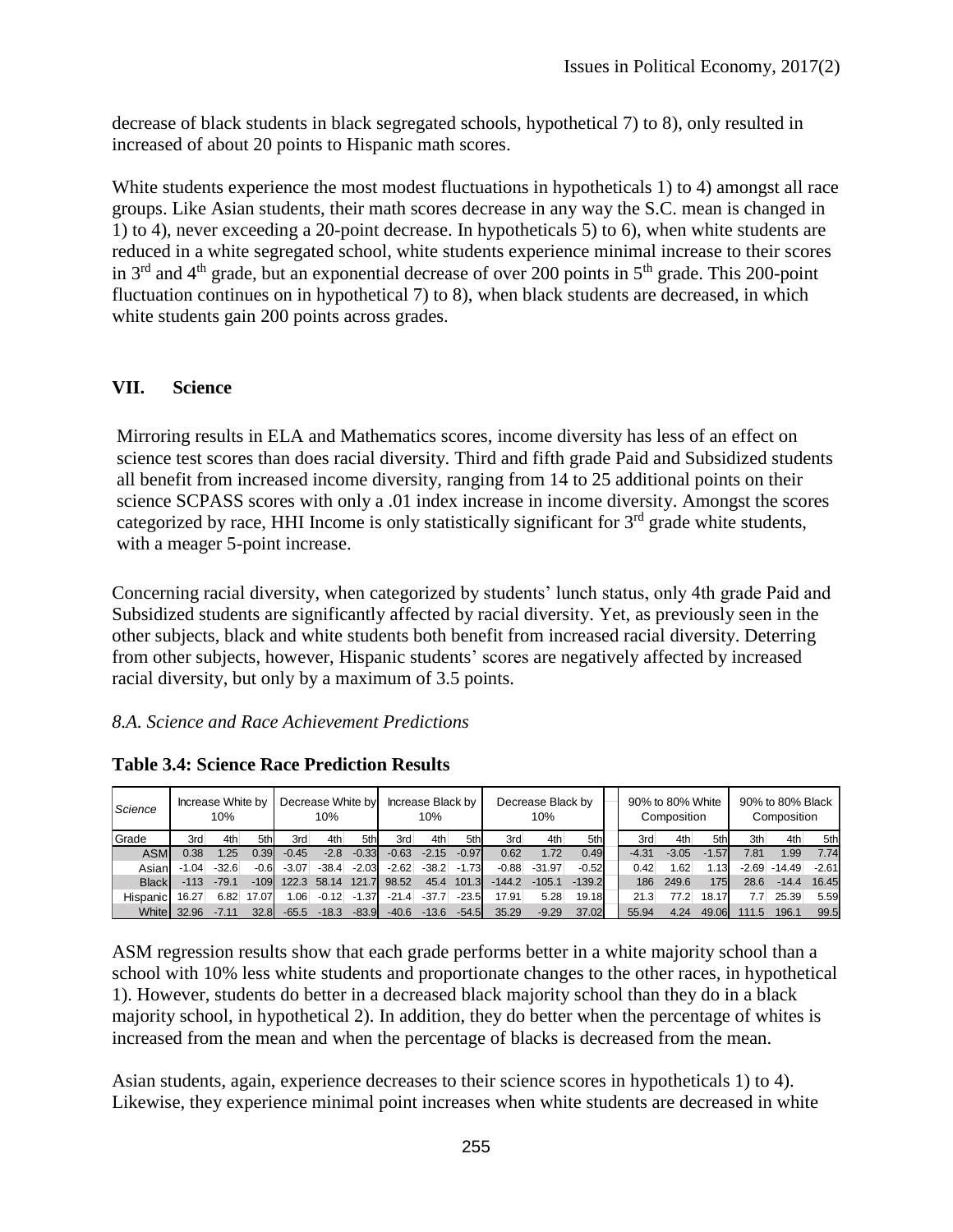segregated schools, from hypotheticals 5) to 6), and decreases when the black composition is reduced, in hypotheticals 7) to 8).

Black students generally perform better with more diversity in majority schools and more black students than the South Carolina mean provides. All grades of black students score higher in schools with 80% white students rather than 90% white students, in hypotheticals 5) to 6). In schools with 90% black students,  $3<sup>rd</sup>$  and  $5<sup>th</sup>$  grade black students test better in science when their composition drops to 80% of the student body, in hypotheticals 7) to 8). In regards to South Carolina's mean student body race distribution, we find that black students achieve higher science scores when white students are decreased from the mean and black students are increased from the mean. Therefore, black students generally perform better in more diverse schools. Hispanic students achieve higher science scores by increasing white students and decreasing black students from the mean, in hypotheticals 1) to 4). Across all grades, Hispanic students perform better in schools that begin as 90% white students or 90% black students and become more racially diverse. When dealing with variation from the South Carolina mean, Hispanic students tend to perform better with an increase in the percentage of white students and decrease in the percentage of black students. However,  $3<sup>rd</sup>$  grade Hispanic students also benefit from decreasing the percentage of white students from the mean.

White students incur mixed effects to their science scores from fluctuations in race distribution. White students always gain test points in a reduced white majority school or a reduced black majority schools as opposed to a white majority or black majority school, seen in hypotheticals 5) to 8). However, unlike the trends in other subjects, white students perform better from an increase in white, 1), and decrease in black, 4), only in  $3<sup>rd</sup>$  and  $5<sup>th</sup>$  grade, with a decrease to scores in 4<sup>th</sup> grade. When white students are decreased by 10% and black students increased by 10%, as with hypotheticals 2) and 3), white students revert back to their patterns from ELA and math and experience a consistent decrease in scores, ranging from 13 to 80 points across grades.

### **VIII. Social Studies**

The regression results for science and social studies often trend quite closely. It is possible that science and social studies track each other closely and are different from math and language arts because of classroom effects. While math and ELA are often practiced and encouraged at home through reading time and summer and supplemental workbooks, science and social studies are infrequently augmented at home, and additionally receive less emphasis in school test preparation. Therefore, it is possible that science and social studies are the clearest indicators of classroom effects, as they are least likely to be influenced by outside factors.

The pattern of irregular and minimal influence of socioeconomic diversity is repeated in social studies test scores' regressions. Subsidized and Paid students, similar to science regression results, experience increased test scores upwards of 20 points in grades 3 and 5. Yet, when scores are categorized by race, the only statistically significant effect is a minor 5-point decrease on 5th grade black students' scores. As previously seen, the influence of socioeconomic diversity is only evident when students are categorized by their own socioeconomic means.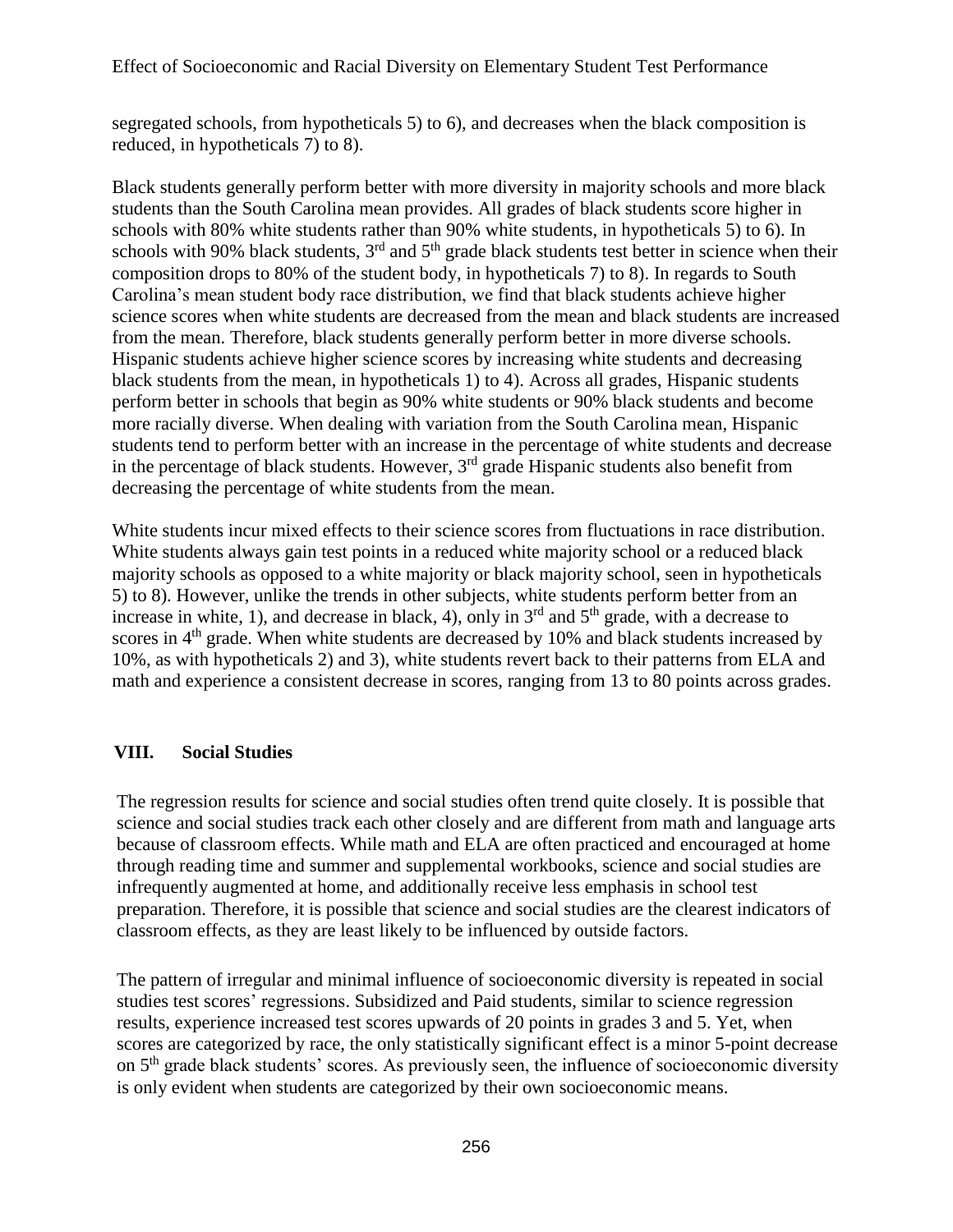In terms of racial diversity, the ASM results show a small and negative effect on  $4<sup>th</sup>$  grade social studies and a small and positive effect on 5<sup>th</sup> grade. Deterring from prior trends, Subsidized students experience an opposite effect than that of Paid students, experiencing a negative effect from racial diversity versus a positive effect on Paid lunch students. Black and white students are positively affected by racial diversity in social studies, a pattern that follows across all test subjects. In contrast, Hispanic students are disadvantaged by increased racial diversity, similar to the effect seen in science test scores.

#### *9.A. Social Studies and Race Achievement Predictions* **Table 3.5: Social Studies Race Prediction Results**

| Social<br><b>Studies</b> | Increase White by | 10%     |         |         | Decrease White by<br>10% |         |         | Increase Black by<br>10% |         | Decrease Black by<br>10% |          |         |  |         | 90% to 80% White<br>Composition |        | 90% to 80% Black<br>Composition |                  |        |  |  |
|--------------------------|-------------------|---------|---------|---------|--------------------------|---------|---------|--------------------------|---------|--------------------------|----------|---------|--|---------|---------------------------------|--------|---------------------------------|------------------|--------|--|--|
| Grade                    | 3rd               | 4th     | 5th     | 3rd     | 4th                      | 5th     | 3rd     | 4th                      | 5th     | 3rd                      | 4th      | 5th     |  | 3rd     | 4th                             | 5th    | 3th                             | 4th              | 5th    |  |  |
| <b>ASM</b>               | 0.02              | 0.32    | $-2.19$ | $-1.66$ | $-3.53$                  | 1.09    | $-1.57$ | $-3.02$                  | $-0.57$ | 0.4                      | 0.78     | $-2.34$ |  | $-5.77$ | $-2.56$                         | $-2.3$ | 8.06                            | $-0.17$          | 8.26   |  |  |
| Asian                    | $-4.82$           | $-16.2$ | $-0.61$ | $-7.1$  | $-39.7$                  | $-1.41$ | $-6.81$ | $-37.9$                  | $-1.16$ | $-4.85$                  | $-14.05$ | $-0.55$ |  | 4.42    | 2.4                             | 0.47   |                                 | $-3.46$ $-21.66$ | $-2.1$ |  |  |
| <b>Black</b>             | $-117$            | $-82.4$ | $-122$  | 121.8   | 58.84                    | 124.5   | 100.3   | 45.78                    | 102.5   | $-148.1$                 | $-109.3$ | $-153$  |  | 182     | 259.1                           | 174.1  |                                 | 24.46 -15.75     | 22.96  |  |  |
| Hispanic                 | 21.28             | 6.77    | 19.77   | $-10.5$ | $-1.21$                  | 3.47    | $-30.6$ | $-39.9$                  | $-20.2$ | 23.65                    | 5.28     | 21.66   |  | 33.27   | 79.11                           | 20.07  | $-0.34$                         | 26.37            | 8.26   |  |  |
| White                    | 41.73             | $-7.43$ | 39.61   | $-73.2$ | $-20.1$                  | $-83.2$ | $-45.6$ | $-15.2$                  | $-52.4$ | 44.99                    | $-9.54$  | 44.13   |  | 62.72   | 4.51                            | 53.13  | 109.5                           | 198.8            | 93.2   |  |  |

ASM scores show mixed results in hypotheticals 1)-4) that vary across grades. However, for ASM scores, the schools experience 2-5-point decreases in social studies scores consistently when white segregated schools go from 90% to 80% white, hypotheticals 5) to 6). The opposite is true for black segregated schools that become more diverse; ASM scores increase, except an insignificant  $\alpha$ -point decrease in  $4<sup>th</sup>$  grade.

Asian students continue to exhibit the consistent pattern of disadvantage when deterring from the S.C. mean. This again highlights the extreme disadvantage they face when percent Asian students in their school is decreased, which occurs in all hypothetical instances.

Black students' social studies scores mirror the patterns seen in science score predictions, continuing to perform better in decreased white and increased black student schools.

Hispanic students' social studies scores, as well, mirror the science score patterns mostly. They stray from the trend only in hypothetical 2), with a 10-point decrease for  $3<sup>rd</sup>$  graders who experience 10% less white students from the S.C. mean, and in hypothetical 7) to 8), with a minor .3-point decrease for 3<sup>rd</sup> graders in a school that becomes 80% black.

White students' social studies score predictions also replicate that of science score predictions.

# **IX. Additional Findings**

Our research lends insight into the significance and effects from measurements of school and teacher quality on students' test scores. Analysis on effective educational tools and allocation of funding is vast and heterogeneous.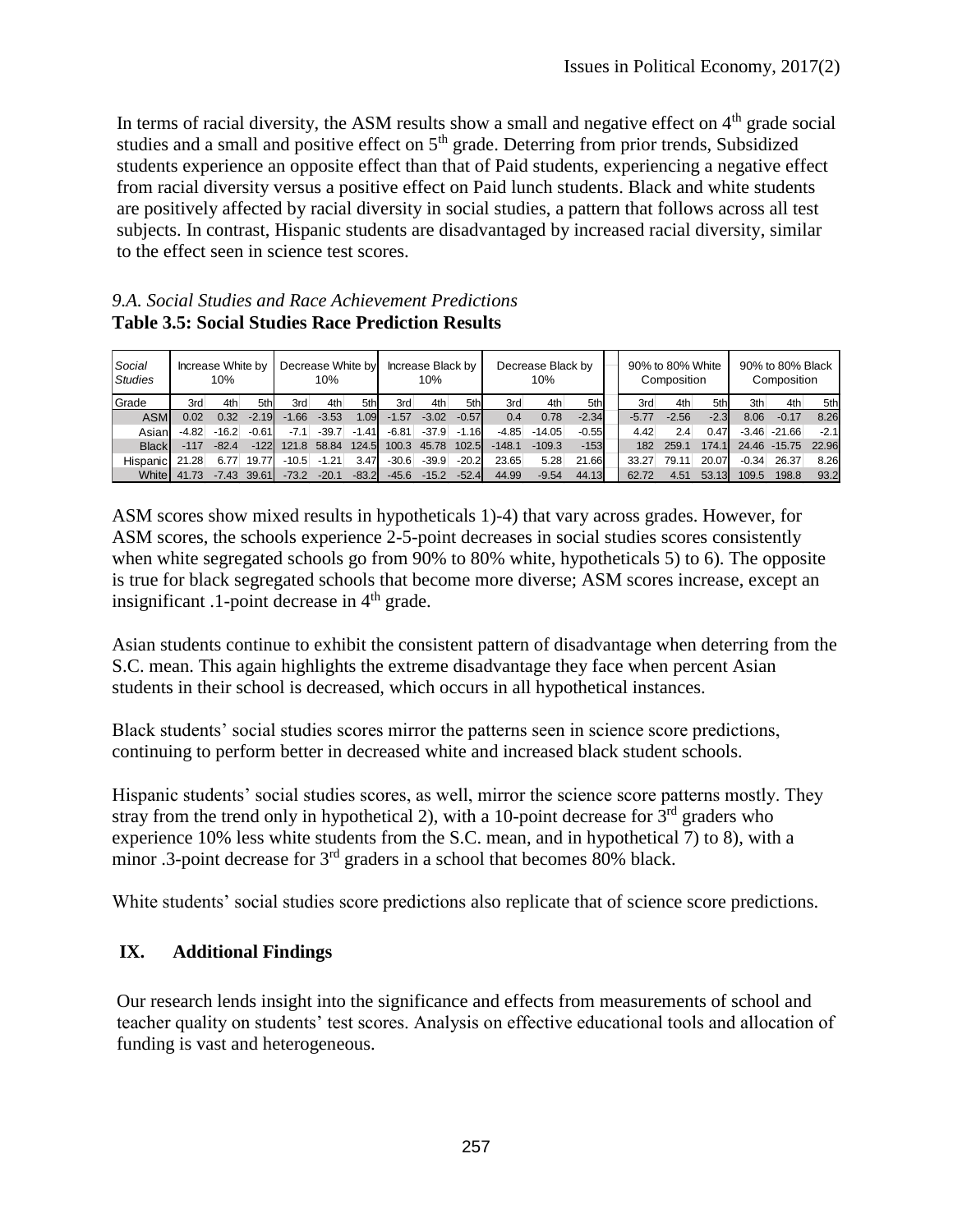# *10.A. Student Factors*

An increase in the percentage of students that were suspended results in upwards of 2 to 3-point increase in black students' ELA and math test scores in  $3<sup>rd</sup>$  and  $4<sup>th</sup>$  Grade. We hypothesize that this relationship is likely due to the absence of disruptive children from the classroom, allowing the rest of the students to experience more uninterrupted instructional time.

The attendance rate increases test scores by 1 to 3-points for all subjects and all grades in the ASM test scores regressions. However, in the by-race regressions,  $3<sup>rd</sup>$  and  $4<sup>th</sup>$  grade Asian students experience point decreases of nearly 10-points in all subjects. Similar to the main results, Asian students are affected uniquely by quality variables in comparison to the rest of the students. The only student factors that significantly affect Asian scores are the percentage suspended and the attendance rates.  $4<sup>th</sup>$  grade Hispanic and  $5<sup>th</sup>$  grade white students experience 5 to 9-point increases on their science scores from increased attendance.

# *10.2. School Factors*

An interesting positive correlation between high quality and accessibility of arts programs and science test scores emerges, with  $3<sup>rd</sup>$  grade black students,  $4<sup>th</sup>$  grade Asian students, and  $5<sup>th</sup>$  grade Hispanic students experiencing nearly 20-point increases due to an increase in arts opportunities.

The variable for years of the same principal results in uniform positive significance at the ASM and by-race levels, mostly in science and social studies. We infer that this relationship suggests that long-term principals make additional investments in non-core subjects compared to new principals who may prioritize achievement in core subjects to prove their competency.

The variables controlling for budget allocation produce curious conclusions. *Dollars per student* uniformly produce negative, albeit miniscule, effects on students' test scores. Coefficients never surpass -.009, but were all significant at the 1% level. In contrast, *percent of budget spent on "instruction*," including any resources utilized for educational portions of the school day only, is positively significant for all races, grade levels, and tests, except Hispanic students in which it is insignificant. The dichotomy between *dollars per student* and *percent of budget on instruction* suggests that it is not the dollar amount, but the **proportion** of dollars allocated to student education that matters more. We hypothesize that these two variables likely both result in higher funding per pupil, but it suggests that there is not a hypothetical dollar-per-pupil floor, under which students have no hope.

# *10.C. Teacher Factors*

The last of the quality measures includes teacher factors, such as percentage with advanced degrees, their retention rates, and salaries. However, this variable results in negative effects to students' test scores, especially in science and social studies, at all grades for black and white students. This relationship is abstract; we infer that this may negatively correlate because the advanced degree teachers are predominantly hired in math and ELA, requiring more outside-ofclassroom study time than their social studies and science counterparts.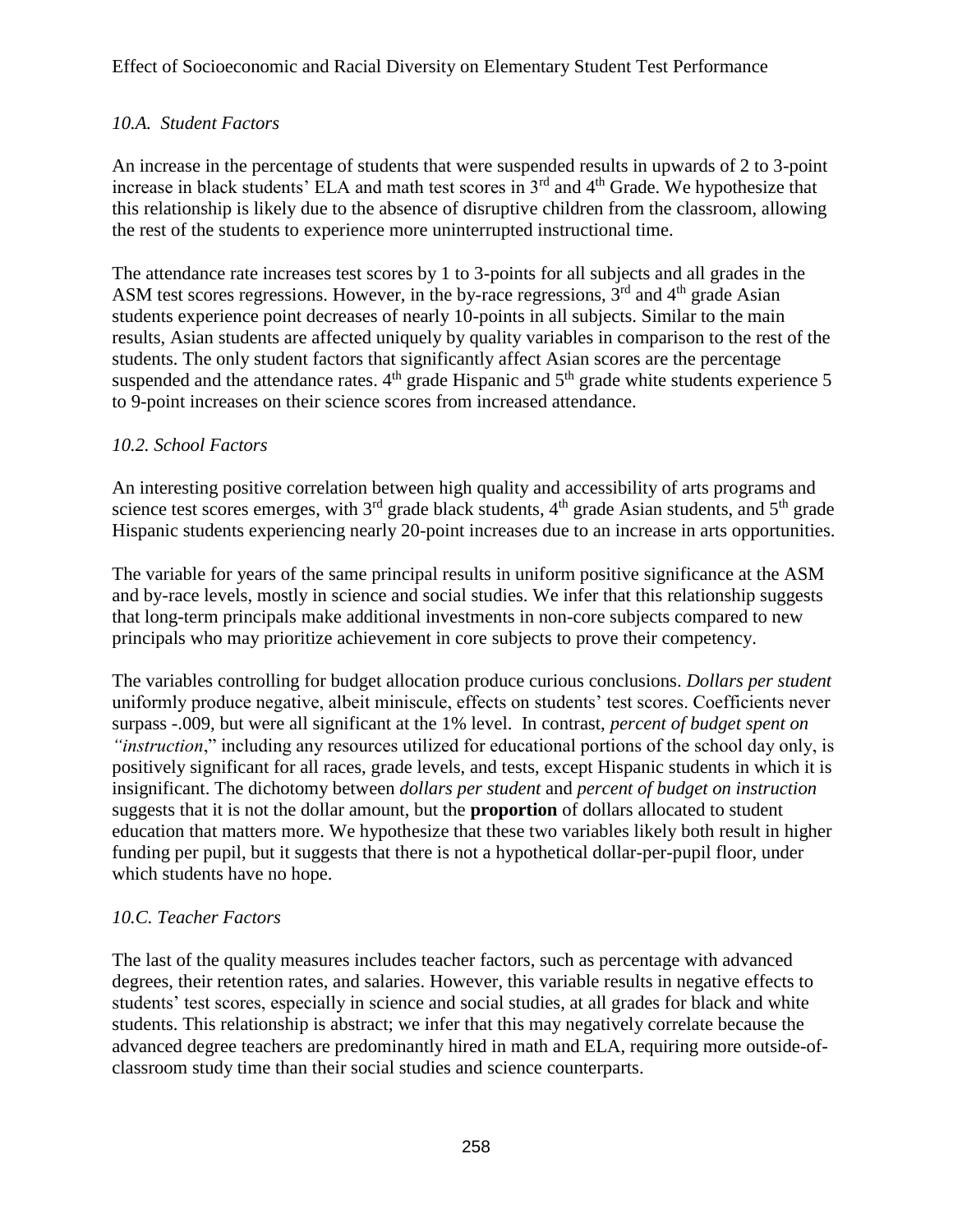The positive significance associated with teacher retention rates suggests that efforts to encourage teachers' durations at the same school will yield guaranteed benefits. ASM scores show increases of about .3 points in all subjects with increased percent of teachers retained, and by-race scores exposing nearly 3-point increases for black and white students in science and social studies.

Overall, these observations point to some initiatives education policymakers may pursue with surety. Incentivizing principal and teacher retention has been proven over and over again to benefit students' test achievement. However, it is necessary to also be weary of negative effects from tenured educators on Hispanic students. More so, we have found that lower-income schools should not assume a life-sentenced financial handicap for their students; moving existing resources into instruction-specific investments, regardless of the size of the budget, will reflect better achievement for their students.

# **X. Conclusion**

In closing, this research highlights pivotal information to guide pioneers in the educational field to make the most effective and beneficial changes to public schools across the state. Our results showed that race diversity overwhelmingly affects elementary students' test performance. Socioeconomic diversity showed insignificant results when the HHI race was also controlled, suggesting that racial integration is the larger concern in terms of influence on students. The data confirms that pursuing test performance and student body integration does not come to a tradeoff; schools can receive positive outcomes in test scores while increasing diversity.

There were a few limitations to our research that prevented full analysis on the effects of diversity:

Firstly, there is no publicly available income data at the school or student level nor a uniform resource for attendance zones. The South Carolina Department of Education only offered a Poverty Index and the percent FARM, which were inefficient measures of socioeconomic diversity, and attendance zones were sparsely available and spread across the dozens of districts individual websites. The use of neighborhood income data extrapolated into predicted attendance zones left ample room for error.

Secondly, there was not enough data to develop a narrative for the unique effects on Asian students. They experienced negative effects from diversity and were not influenced by any school or teacher quality metric. We predict that discrepancies could have emerged from having separate Asian categories for the test scores between 2008-2011 and 2012-2014 due to a change in the ethnicity question on the SCPASS test, or because "Asian" comprises of both immigrant and native-born Asians, who would have different influences in a school.

Thirdly, there was no distinction for English proficiency in Hispanic students. South Carolina, in particular, has a large population of Hispanic families, and language barriers would overwhelmingly explain why Hispanics do better in schools with a large composition of other Hispanic students. It would be interesting to analyze whether there are contrasting results for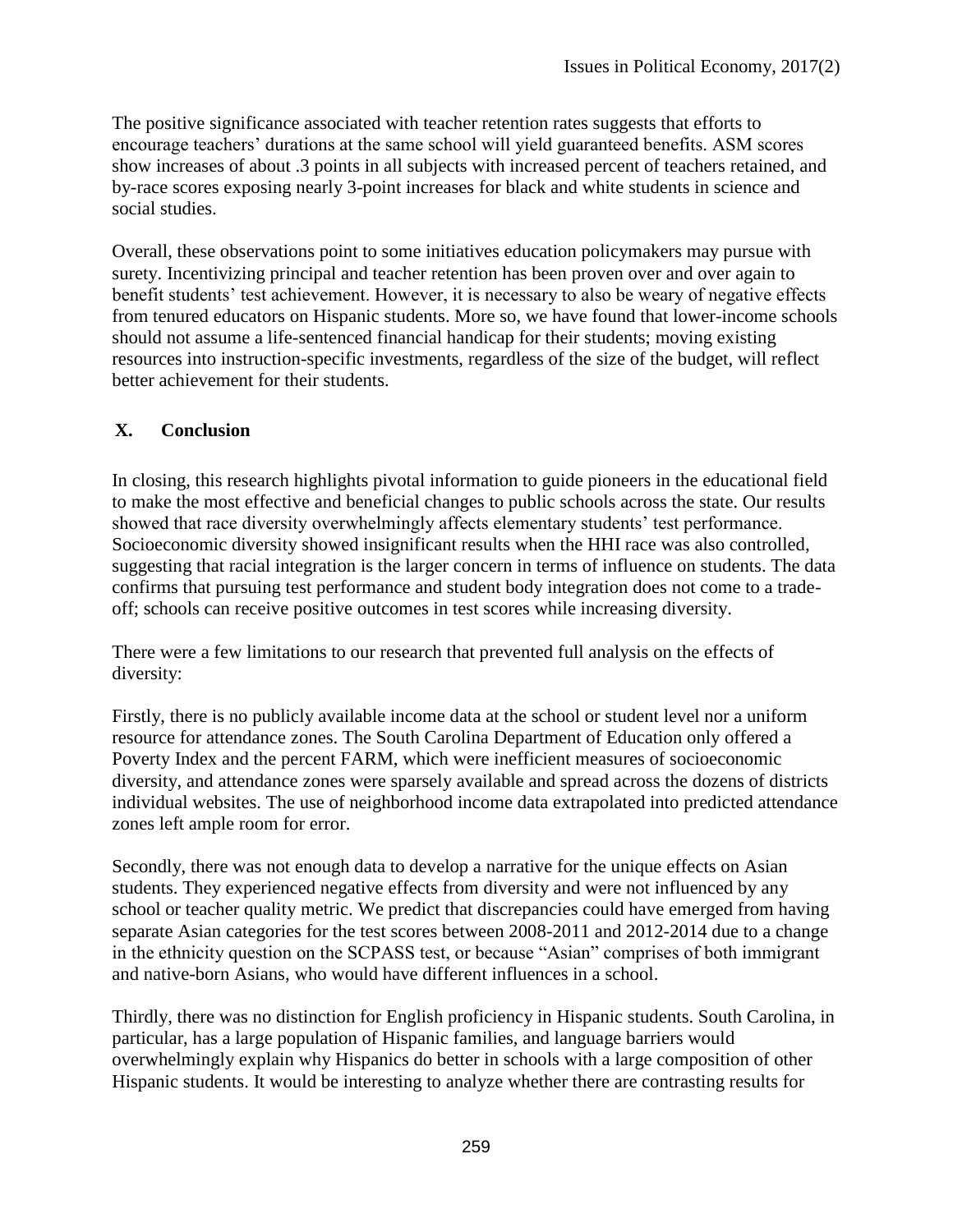English-proficient Hispanics that mirror the benefits that both black and white Students experienced.

Despite these limitations, our findings show compelling support for schools to increase diversity. Although there are mostly insignificant effects from socioeconomic diversity, our results show that diversifying socioeconomic status of majority white schools, at or above 90% white students, benefits all races across all subjects. The benefits from increasing racial diversity, however, are much more substantial and show positive influences on black, white and Hispanic test scores across nearly all subjects and grades. Given the high correlation between race and socioeconomic status, it is inferred that the racial diversity variable absorbed much of the positive influence of socioeconomic diversity, as well. Although Asian students do not experience benefits, they are rarely disadvantaged by the increased diversity that greatly improves the test achievement for the rest of their peers. Overall, the race achievement predictions provide evidence for breaking apart largely segregated schools in order to adjust their race distribution to resemble the South Carolina average mean distribution more closely, as students in general performed better towards the mean. We understand that our research does not effectively capture all of the benefits of racial and socioeconomic diversity inside and outside of the classroom. We are unable to explain variations across grades. More so, the aforementioned "peer effects" offer a different angle in support of racial and socioeconomic diversity. However, as our results show, some of these peer effects that stem from having a diverse classroom manifest themselves in higher test scores.

Overwhelmingly, our study exposes numerous benefits for South Carolina students, school administrators, and other education stakeholders alike that arise from increased diversity.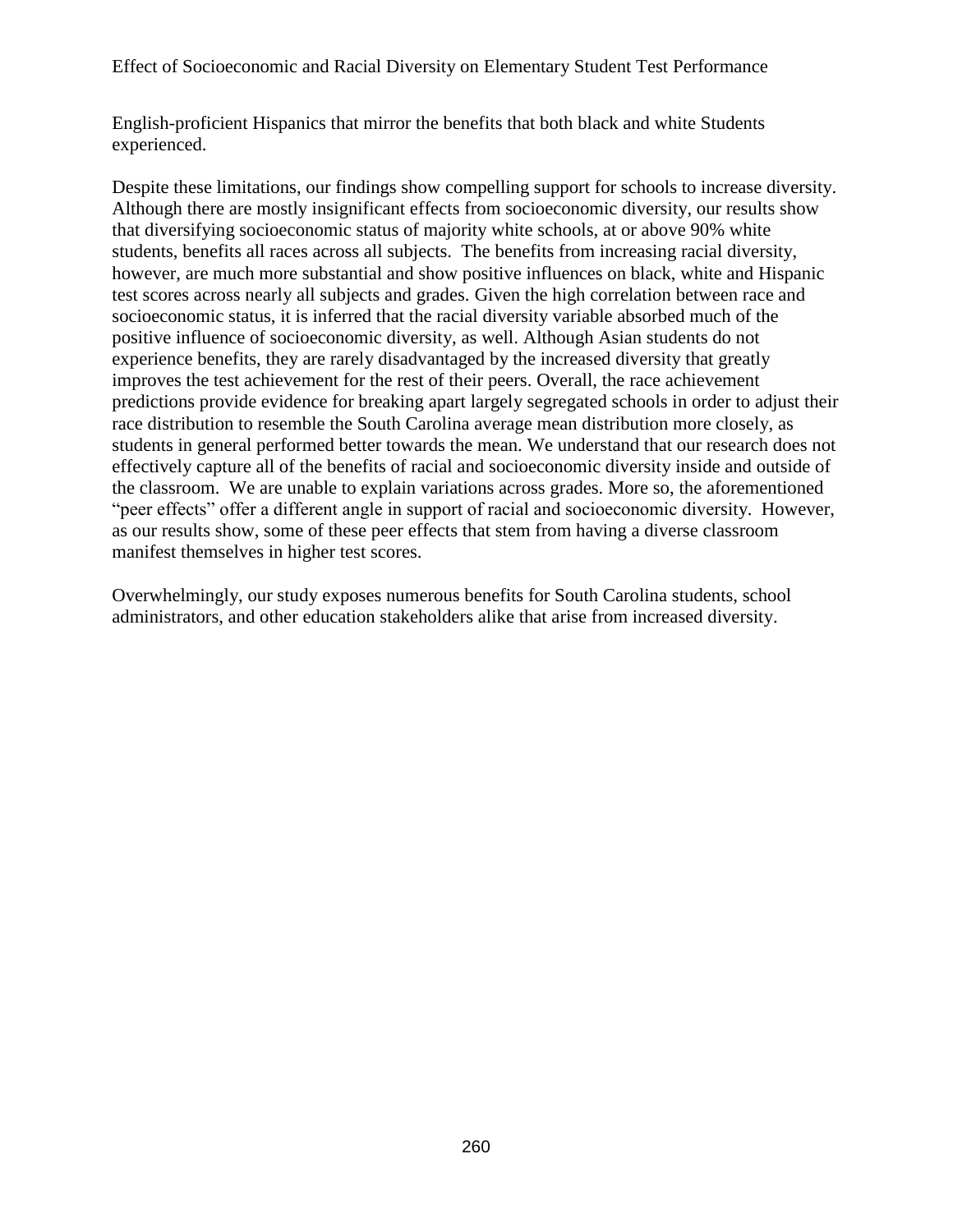# **XI. Appendix**

### **Table 1: Observation and Variable Summary Data**

*\*Summary data includes all collected data; count amounts vary due to inconsistent reporting by schools. We only included schools that had reported data for all of these statistics. Each regression contained about 2,200 observations due to our contingency.*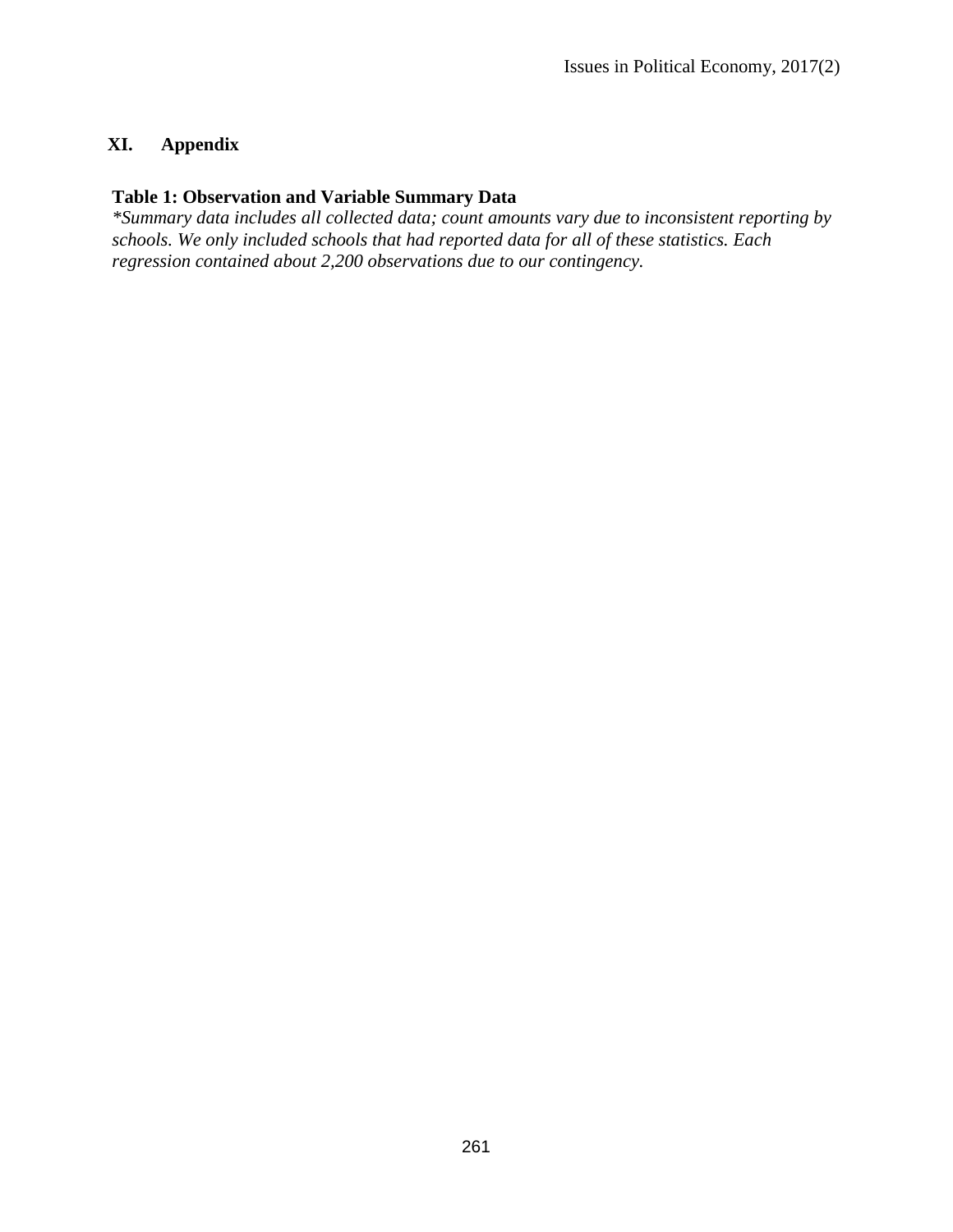|                                     | Count | Mean   | Standard<br>Dev. | Min   | Max   |
|-------------------------------------|-------|--------|------------------|-------|-------|
| <b>HHI Race</b>                     |       |        |                  |       |       |
| 3rd Gr.                             | 3977  | 59.08  | 18.17            | 27.51 | 100   |
| 4th Gr.                             | 3953  | 59.5   | 18.25            | 27.25 | 100   |
| 5th Gr.                             | 3902  | 59.97  | 18.42            | 26.8  | 100   |
| Race                                |       |        |                  |       |       |
| % American Indian Students 3rd Gr.  | 3977  | 0.34   | 1.29             | 0     | 33.33 |
| % American Indian Students 4th Gr.  | 3953  | 0.31   | 1.13             | 0     | 21.43 |
| % American Indian Students 5th Gr.  | 3902  | 0.3    | 1.12             | 0     | 20.2  |
| % Asian Students 3rd Gr.            | 3977  | 1.28   | 2                | 0     | 25    |
| % Asian Students 4th Gr.            | 3953  | 1.26   | 2.94             | 0     | 100   |
| % Asian Students 5th Gr.            | 3902  | 1.14   | 1.9              | 0     | 25    |
| % Hispanic Students 3rd Gr.         | 3977  | 6.69   | 8.76             | 0     | 100   |
| % Hispanic Students 4th Gr.         | 3953  | 6.29   | 8.25             | 0     | 74.29 |
| % Hispanic Students 5th Gr.         | 3902  | 6.01   | 8.11             | 0     | 100   |
| % Black Students 3rd Gr.            | 3977  | 39.72  | 29.31            | 0     | 100   |
| % Black Students 4th Gr.            | 3953  | 40.04  | 29.41            | 0     | 100   |
| % Black Students 5th Gr.            | 3902  | 40.82  | 29.65            | 0     | 100   |
| % White Students 3rd Gr.            | 3977  | 50.16  | 28.48            | 0     | 100   |
| --- % White Students 4th Gr.        | 3953  | 50.39  | 28.52            | 0     | 100   |
| % White Students 5th Gr.            | 3902  | 50.1   | 28.72            | 0     | 100   |
| % Haw aiian Students 3rd Gr.        | 2249  | 0.09   | 0.35             | 0     | 3.85  |
| % Haw aiian Students 4th Gr.        | 2232  | 0.1    | 0.4              | 0     | 6.25  |
| % Haw aiian Students 5th Gr.        | 2200  | 0.08   | 0.35             | 0     | 5.56  |
| % 2 or more races Students 3rd Gr.  | 2249  | 3.1    | 3.97             | 0     | 100   |
| % 2 or more races Students 4th Gr.  | 2232  | 2.93   | 2.9              | 0     | 50    |
| % 2 or more races Students 5th Gr.  | 2200  | 2.8    | 2.74             | 0     | 33.33 |
| <b>Income Distribution</b>          |       |        |                  |       |       |
| % Pop. Under \$20,000               | 5550  | 23.98  | 8.38             | 5.63  | 49.89 |
| % Pop. Betw een \$20,000 - \$40,000 | 5550  | 23.8   | 4.48             | 10.02 | 41.32 |
| % Pop. Betw een \$40,000-\$75,000   | 5550  | 27.08  | 3.92             | 10.37 | 38.85 |
| % Pop. Over \$75,000                | 5550  | 25.14  | 9.71             | 6.98  | 61.24 |
| <b>School Quality</b>               |       |        |                  |       |       |
| % Students w ith FARM               | 7265  | 62.63  | 22.33            | 0     | 101   |
| Urban                               | 5678  | 0.67   | 0.47             | 0     |       |
| % Teacher Vacancies over 9 w eeks   | 4096  | 0.3    | 1.96             | 0     | 69    |
| Rating of Arts Opportunities (1-4)  | 4100  | 2.99   | 0.43             | 1     | 4     |
| Years of Same Principal             | 4097  | 5.69   | 5.2              | 0     | 55    |
| % Student Body Suspended            | 4095  | 0.25   | 1.11             | 0     | 30.6  |
| % Students Who Attended PreK        | 3711  | 97.68  | 8.29             | 0     | 100   |
| % Non-Retention                     | 4106  | 1.81   | 1.97             | 0     | 42.7  |
| % Days of Student Attendance        | 4107  | 96.3   | 0.92             | 90.3  | 99.9  |
| % Identified as Gifted & Talented   | 3527  | 11.55  | 9.18             | 0     | 100   |
| % Student Body w ith Disabilities   | 3528  | 9.49   | 6.6              | 0     | 100   |
| % Older than Avg. Age for Grade     | 3527  | 1.42   | 2.18             | 0     | 44.7  |
| % Teachers with Advanced            | 4104  | 60.61  | 11.81            | 0     | 100   |
| % Teachers with Elementary Tenure   | 4104  | 81.84  | 12.47            | 0     | 100   |
| % Classes Not Taught by HQ          | 4105  | 1.81   | 5.23             | 0     | 100   |
| % Teachers' Return Rate             | 3921  | 86.64  | 6.46             | 47.2  | 100   |
| Dollars Spent per Student           | 4048  | 7790.3 | 2793.76          | 2979  | 89276 |
| % Budget Spent on Teachers'         | 4048  | 64.39  | 6.77             | 18.9  | 93.7  |
| % Budget Spent on Instruction       | 4046  | 67.81  | 6.14             | 24    | 91    |

# **Table 2: SCASS Summary Scores: Aggregated Scores (ASM) by Grade by Subject**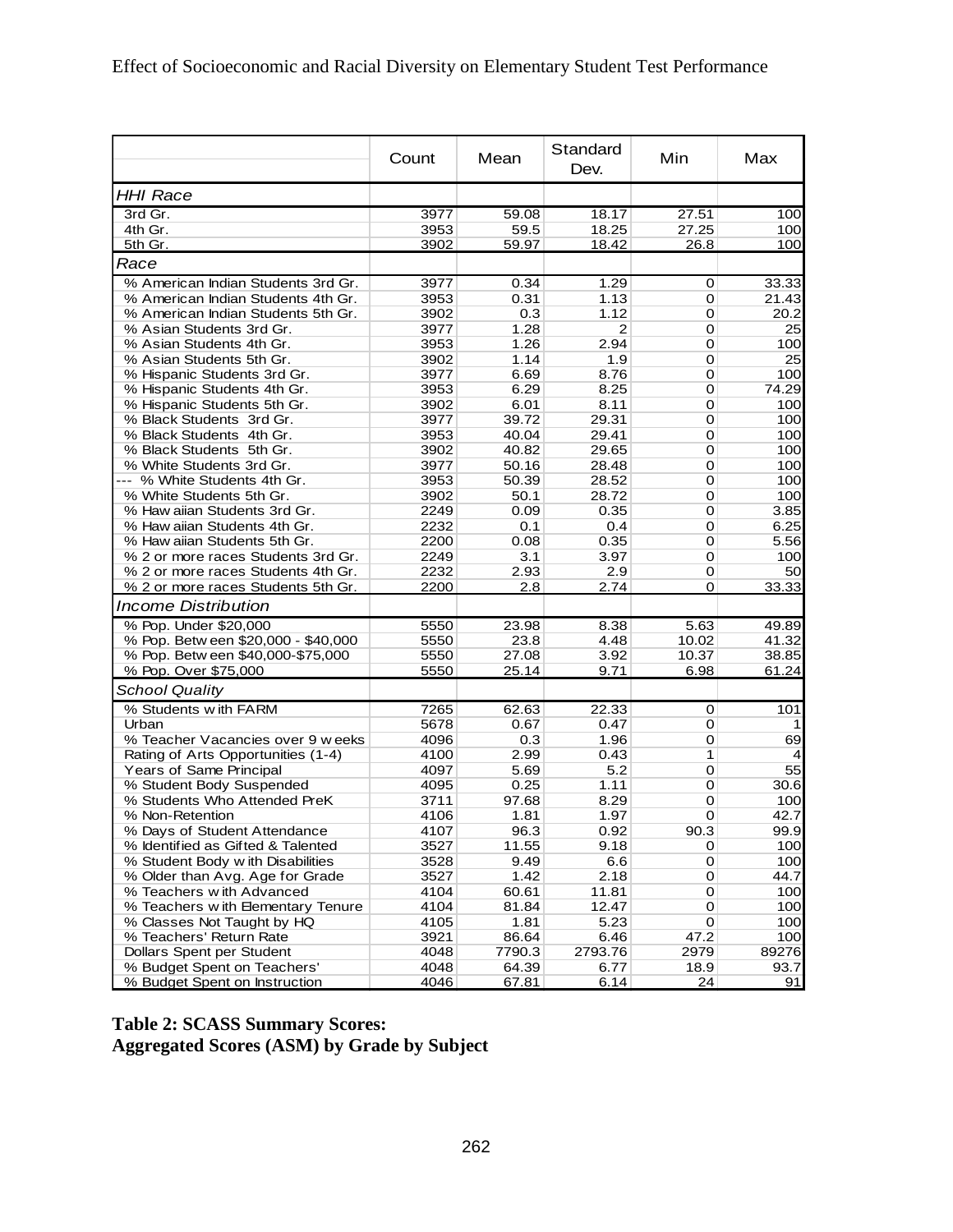|                                         | Count | Mean     | Standard<br>Dev. | Min            | Max   |
|-----------------------------------------|-------|----------|------------------|----------------|-------|
| <b>ASM Students Aggregated</b><br>Means |       |          |                  |                |       |
| <b>ASM 3rd Grade ELA</b>                | 3374  | 637.1468 | 73.6074          | $\overline{0}$ | 738.5 |
| <b>ASM 3rd Grade Math</b>               | 3374  | 619.5468 | 70.53114         | $\Omega$       | 701.1 |
| <b>ASM 3rd Grade Science</b>            | 3374  | 592.3951 | 104.2574         | 0              | 692.4 |
| <b>ASM 3rd Grade Social Studies</b>     | 3374  | 615.0723 | 108.1326         | 0              | 739.8 |
| ASM 4th Grade ELA                       | 3356  | 625.6435 | 75.97704         | 0              | 722.1 |
| <b>ASM 4th Grade Math</b>               | 3356  | 630.8589 | 77.80761         | 0              | 766.3 |
| <b>ASM 4th Grade Science</b>            | 3356  | 614.6218 | 75,60253         | $\Omega$       | 719.1 |
| <b>ASM 4th Grade Social Studies</b>     | 3356  | 633.3608 | 78.3973          | $\overline{0}$ | 748.1 |
| <b>ASM 5th Grade ELA</b>                | 3321  | 625.6507 | 91.13318         | 0              | 742.6 |
| <b>ASM 5th Grade Math</b>               | 3321  | 622.5504 | 91.53576         | 0              | 729.6 |
| <b>ASM 5th Grade Science</b>            | 3321  | 598.3524 | 123.6121         | 0              | 734.8 |
| <b>ASM 5th Grade Social Studies</b>     | 3321  | 601.8413 | 124.6344         | 0              | 727.3 |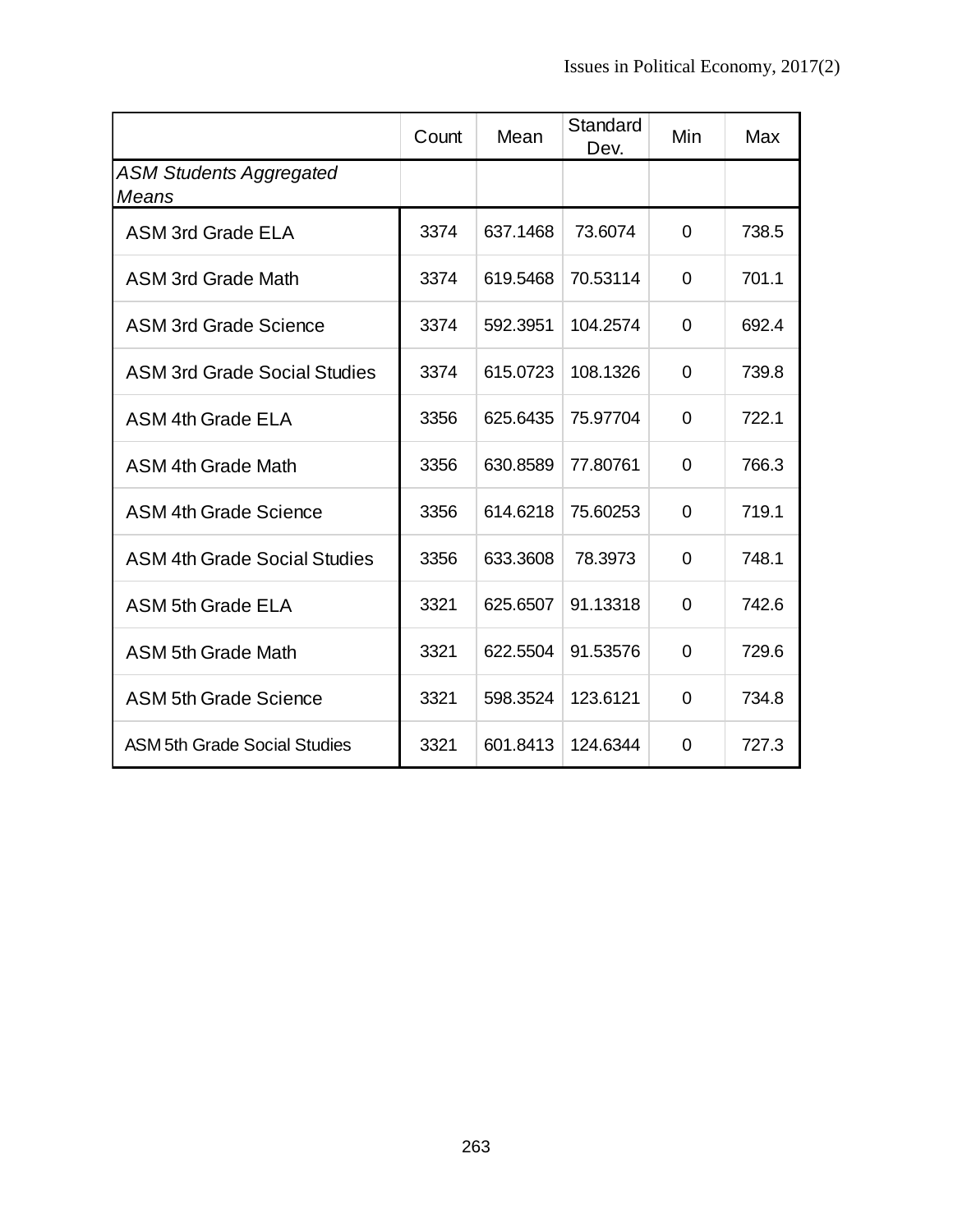# **Table 4: Condensed Regression Results**

|            |                                                                                                                                           | <b>HHI Income</b>                                              |                                          |                       | Social Studies |                                                          |                | HHI Race                                                                        |                                                                    | HHI Income                                                          |          |                       | Science      |                                                                         |                | HHI Race               |                                                                           | <b>HHI Income</b>                                                                            |         |           | Math         |                                                          |            | HHI Race                                                                                              |                                                                                                                       | <b>HHI Income</b>                                                                                   |     | ይ                |
|------------|-------------------------------------------------------------------------------------------------------------------------------------------|----------------------------------------------------------------|------------------------------------------|-----------------------|----------------|----------------------------------------------------------|----------------|---------------------------------------------------------------------------------|--------------------------------------------------------------------|---------------------------------------------------------------------|----------|-----------------------|--------------|-------------------------------------------------------------------------|----------------|------------------------|---------------------------------------------------------------------------|----------------------------------------------------------------------------------------------|---------|-----------|--------------|----------------------------------------------------------|------------|-------------------------------------------------------------------------------------------------------|-----------------------------------------------------------------------------------------------------------------------|-----------------------------------------------------------------------------------------------------|-----|------------------|
| $-0.442$   | S10'0-                                                                                                                                    | 0.470                                                          |                                          | ω                     |                |                                                          |                | -0.435                                                                          |                                                                    | +0.514                                                              |          | ω                     |              |                                                                         | 070.0          |                        |                                                                           | 970'0-                                                                                       |         | ω         |              |                                                          | -0.109     | 0.120                                                                                                 |                                                                                                                       | $-0.369$                                                                                            | ω   |                  |
| $0.105**$  | -0.012                                                                                                                                    | 0.110                                                          |                                          | 4                     | ≧              |                                                          |                | 020'0-                                                                          |                                                                    | $-0.115$                                                            |          | 4                     | ≧            |                                                                         | $-0.033$       | 0.042                  | 870'0-                                                                    | 0.428                                                                                        |         | 4         | Μl           |                                                          | $-0.031$   | 0.031                                                                                                 |                                                                                                                       | Ģ<br>.402                                                                                           | 4   | ≧                |
| $-0.521*$  | -0.022                                                                                                                                    | 0.732                                                          |                                          | c                     |                |                                                          |                | -0.392                                                                          |                                                                    | Ģ<br>349                                                            |          | c                     |              |                                                                         | -0.011         | 0.020                  | -0.087                                                                    |                                                                                              |         | c         |              |                                                          | -0.029     | 670'0                                                                                                 | -0.011                                                                                                                | 0.127                                                                                               | c   |                  |
| 0.453      | -0.168                                                                                                                                    | 2.982                                                          |                                          | ω                     |                |                                                          | $-0.110$       | 0.207                                                                           | $-0.189$                                                           | ÷.<br>7.9                                                           |          | ω                     |              |                                                                         | $-0.136$       | 1.264                  |                                                                           | $-2.415$                                                                                     |         | ω         |              |                                                          | $-0.206$   |                                                                                                       | -0.296                                                                                                                | $14.43**$                                                                                           | ω   |                  |
| 1.141      | 970'0-                                                                                                                                    | 2.054                                                          |                                          | 4                     | Asian          |                                                          | $-0.111$       | 1.035                                                                           | -0.047                                                             | Ņ<br>.023                                                           |          | 4                     | Asian        |                                                                         | -0.117         | 1.146                  | +0.044                                                                    | Ņ<br>020                                                                                     |         | 4         | Asian        |                                                          | -0.272     |                                                                                                       | -0.175                                                                                                                | 7.737                                                                                               | 4   | Asian            |
| 0.382      | $-0.202$                                                                                                                                  | 3.046                                                          |                                          | c                     |                |                                                          | -0.099         | 0.193                                                                           | $(-0.105)$                                                         | 916'0-                                                              |          | c                     |              |                                                                         | $-0.141$       | 1.287                  | (1/0.071)                                                                 | -2.911                                                                                       |         | c         |              |                                                          | -0.020     | 0.126                                                                                                 | 620'0-                                                                                                                | 1.189                                                                                               | c   |                  |
|            | $(-0.022)$                                                                                                                                | $-2.626$                                                       |                                          | ω                     |                |                                                          | $(-0.473)$     | $-7.626***$                                                                     | $(-0.021)$                                                         | Ņ<br>-454                                                           |          | ω                     |              |                                                                         | $(-0.164)$     | $-2.175$               | $-0.021$                                                                  | 1.952                                                                                        |         | ω         |              |                                                          |            |                                                                                                       | -0.012                                                                                                                | 1.150                                                                                               | ω   |                  |
|            | -0.051                                                                                                                                    | 4.827                                                          |                                          | 4                     | <b>Black</b>   |                                                          | $(-0.130)$     | -1.719***                                                                       | $-0.048$                                                           | 4.397                                                               |          | 4                     |              |                                                                         | $(-0.130)$     | $-1.770***$            | $-0.051$                                                                  | 4.756                                                                                        |         | 4         | <b>Black</b> |                                                          |            | $-1.840***$                                                                                           | -0.044                                                                                                                | 4.180                                                                                               | 4   | <b>Black</b>     |
| -7.870**   | 010'0-                                                                                                                                    | 1.127                                                          |                                          | c                     |                |                                                          | $(-0.426)$     | -7.017**                                                                        | -0.039                                                             | 4.384                                                               |          | C)                    |              |                                                                         | $(-0.147)$     | $-1.921$               | $(-0.017)$                                                                | 0091-                                                                                        |         | c         |              |                                                          |            | $-1.787$                                                                                              |                                                                                                                       | $-1.922$                                                                                            | c   |                  |
|            | $-0.083$                                                                                                                                  | 5.462*                                                         |                                          | ω                     |                |                                                          | $-0.141$       | 1.378***                                                                        | -0.011                                                             | 9690                                                                |          | ω                     |              |                                                                         | -0.092         | 1.439                  |                                                                           | $-1.285$                                                                                     |         | ω         |              |                                                          | -0.090     | $1.441***$                                                                                            |                                                                                                                       | $-1.215$                                                                                            | ω   |                  |
| 1.288**    | $(-0.00)$                                                                                                                                 | $-0.032$                                                       |                                          | 4                     |                |                                                          | -0.080         | 1.227**                                                                         | 0000                                                               | 0.044                                                               |          | 4                     |              |                                                                         | 820.0-         | $1.229**$              | $(-0.002)$                                                                | -0.152                                                                                       |         | 4         |              |                                                          | $-0.081$   | $1.245**$                                                                                             | +000+                                                                                                                 | 1147                                                                                                | 4   | <b>Hispanic</b>  |
| $1.436***$ | $-0.044$                                                                                                                                  | 2.548                                                          |                                          | <b>G</b>              |                |                                                          | 691.0-         |                                                                                 | 690'0-                                                             | بە<br>432                                                           |          | c                     |              |                                                                         | $-0.116$       | 1.783                  | -0.024                                                                    | Ņ<br>330                                                                                     |         | c         |              |                                                          | $-0.116$   | LL'                                                                                                   | +20.0-                                                                                                                | Ņ.<br>.309                                                                                          | CT. |                  |
|            | $(-0.035)$                                                                                                                                | $-3.881$                                                       |                                          | ω                     |                |                                                          | $(-0.229)$     | $-3.587***$                                                                     | $(-0.043)$                                                         | $-4.594*$                                                           |          | دە                    |              |                                                                         | $(-0.803)$     | $-10.710$              | $(1000 -)$                                                                | -0.624                                                                                       |         | ω         |              |                                                          | $(-0.798)$ |                                                                                                       | $(-0.006)$                                                                                                            | -0.570                                                                                              | ယ   |                  |
|            |                                                                                                                                           | $-0.68$<br>ω                                                   |                                          | 4                     | <b>White</b>   |                                                          | $(-0.82)$<br>s |                                                                                 | $(-0.016)$<br>౸                                                    | -0.84                                                               |          | 4                     | <b>White</b> |                                                                         | $(-0.81)$<br>ಅ | $-11.12*$              |                                                                           | $-0.50$<br>$\omega$                                                                          |         | 4         | <b>White</b> |                                                          | $(-0.810)$ | $-10.97*$                                                                                             | $( -0.019)$<br>ಲ                                                                                                      | $-1.37$                                                                                             | 4   | <b>White</b>     |
|            | -0.007                                                                                                                                    | 0.751                                                          |                                          | c                     |                |                                                          | $(-0.154)$     |                                                                                 | 010'0-                                                             | 1.033                                                               |          | c                     |              |                                                                         | $(-0.829)$     |                        | -0.025                                                                    | 2.262                                                                                        |         | <b>G</b>  |              |                                                          |            |                                                                                                       | -0.017                                                                                                                | 1.550                                                                                               | C)  |                  |
| -0.540     |                                                                                                                                           |                                                                |                                          | $\boldsymbol{\omega}$ |                |                                                          | $(-0.061)$     | -0.504                                                                          | $(-0.407)$                                                         | $-24.45***$                                                         |          | $\boldsymbol{\omega}$ |              |                                                                         | -0.093         | $0.358*$               | $(-0.247)$                                                                | -6.983*                                                                                      |         | ω         |              |                                                          | $-0.115$   | $0.477**$                                                                                             | $(-0.247)$                                                                                                            | $-7.500*$                                                                                           | ω   |                  |
|            |                                                                                                                                           | 0.083                                                          |                                          | 4                     |                |                                                          |                |                                                                                 |                                                                    | $-0.129$                                                            |          | 4                     |              |                                                                         |                |                        | 010'0-                                                                    | 0.286                                                                                        |         | 4         |              |                                                          |            |                                                                                                       |                                                                                                                       | $-0.686$                                                                                            | 4   | Subsidized Lunch |
| 0.181      |                                                                                                                                           |                                                                |                                          | G,                    |                |                                                          | $(-0.01)$      | -0.091                                                                          | $(-0.218)$                                                         | $-14.25**$                                                          |          | c                     |              |                                                                         | -0.056         | 0.220                  |                                                                           | $-1.851$                                                                                     |         | C)        |              |                                                          | -0.077     | 0.304                                                                                                 |                                                                                                                       | $-2.591$                                                                                            | CT. |                  |
| 910'0-     | $(-0.172)$                                                                                                                                |                                                                |                                          | $\boldsymbol{\omega}$ |                |                                                          |                | $-1.016$                                                                        | $(-0.209)$                                                         | $-25.$                                                              |          | ω                     |              |                                                                         | $(-0.304)$     |                        | $(-0.103)$                                                                | $-11.09***$                                                                                  |         | ω         |              |                                                          |            |                                                                                                       | $(-0.106)$                                                                                                            | $-11.72***$                                                                                         | ω   |                  |
|            |                                                                                                                                           | $-3.849$                                                       |                                          | 4                     |                |                                                          |                |                                                                                 |                                                                    | $-4.303$                                                            |          | 4                     |              |                                                                         |                |                        |                                                                           | $-3.643$                                                                                     |         | 4         |              |                                                          |            |                                                                                                       |                                                                                                                       | -3.979                                                                                              | 4   | Paid Lunch       |
| 0.259      | $(-0.180)$                                                                                                                                | $-22.49***$                                                    |                                          | c                     |                |                                                          | (1000)         | 40.014                                                                          | $( -0.177)$                                                        | $-22.01***$                                                         |          | c                     |              | $264^\circ_\overset{\circ}{\overset{\circ}{\mathrm{g}}\ ^{\mathrm{g}}}$ |                | $-4.516***$            |                                                                           | $-15.89***$                                                                                  |         | <b>CT</b> |              |                                                          |            | $-4.640***$                                                                                           | (651.0)                                                                                                               | $-17.16***$                                                                                         | U1  |                  |
|            | <b>HHI Race</b><br>$-7.647**$ -1.703***<br>$2.405***$<br>$-2.962***$<br>$-11.02*$<br>$\ddot{*}$<br>$-1.979***$<br>0.768***<br>$-4.814***$ | $(-0.008)$<br>$(-0.340)$<br>-0.003<br>$(-0.200)$<br>$(-0.037)$ | $-22.18***$<br>$-13.39**$<br>$-22.08***$ |                       |                | <b>Hispanic</b><br>Subsidized Lunch<br><b>Paid Lunch</b> |                | $(-0.101)$<br>$(110.0-)$<br>$(-0.086)$<br>$-0.184$<br>$(-0.0596)$<br>$(-0.323)$ | 1.575***<br>$-10.91***$<br>$-2.522***$<br>$0.705***$<br>$-4.673**$ | $( -0.017)$<br>$(-0.013)$<br>$(-0.011)$<br>$(-0.005)$<br>$(-0.042)$ | $.79***$ |                       |              | <b>Black</b><br><b>Hispanic</b><br>Subsidized Lunch<br>Paid Lunch       |                | $-0.185$<br>$(-0.324)$ | $0.0851**$<br>$*$<br>$-11.300$<br>$0.724***$<br>$-4.513***$<br>$-4.809**$ | $(-0.005)$<br>$(-0.055)$<br>$(-0.013)$<br>$(-0.006)$<br>$(-0.066)$<br>$(60.0346)$ $(-0.149)$ | 1.117** |           |              | <b>Hispanic</b><br>Subsidized Lunch<br><b>Paid Lunch</b> |            | $(-0.161)$ $(-0.135)$<br>$(-0.135)$<br>$(-0.837)$<br>$-0.184$<br>$(-0.309)$<br>$( -0.340)$ $(-0.305)$ | 1.572***<br>1.951***<br>$-2.204***$<br>$-10.94***$<br>$\ddot{*}$<br>-11.430<br>0.729***<br>$-4.730***$<br>$-5.002***$ | $(1 + 0.047)$<br>$(-0.057)$<br>$(-0.021)$<br>$(-0.012)$<br>$(-0.024)$<br>$( -0.092)$<br>$(9800 - )$ |     |                  |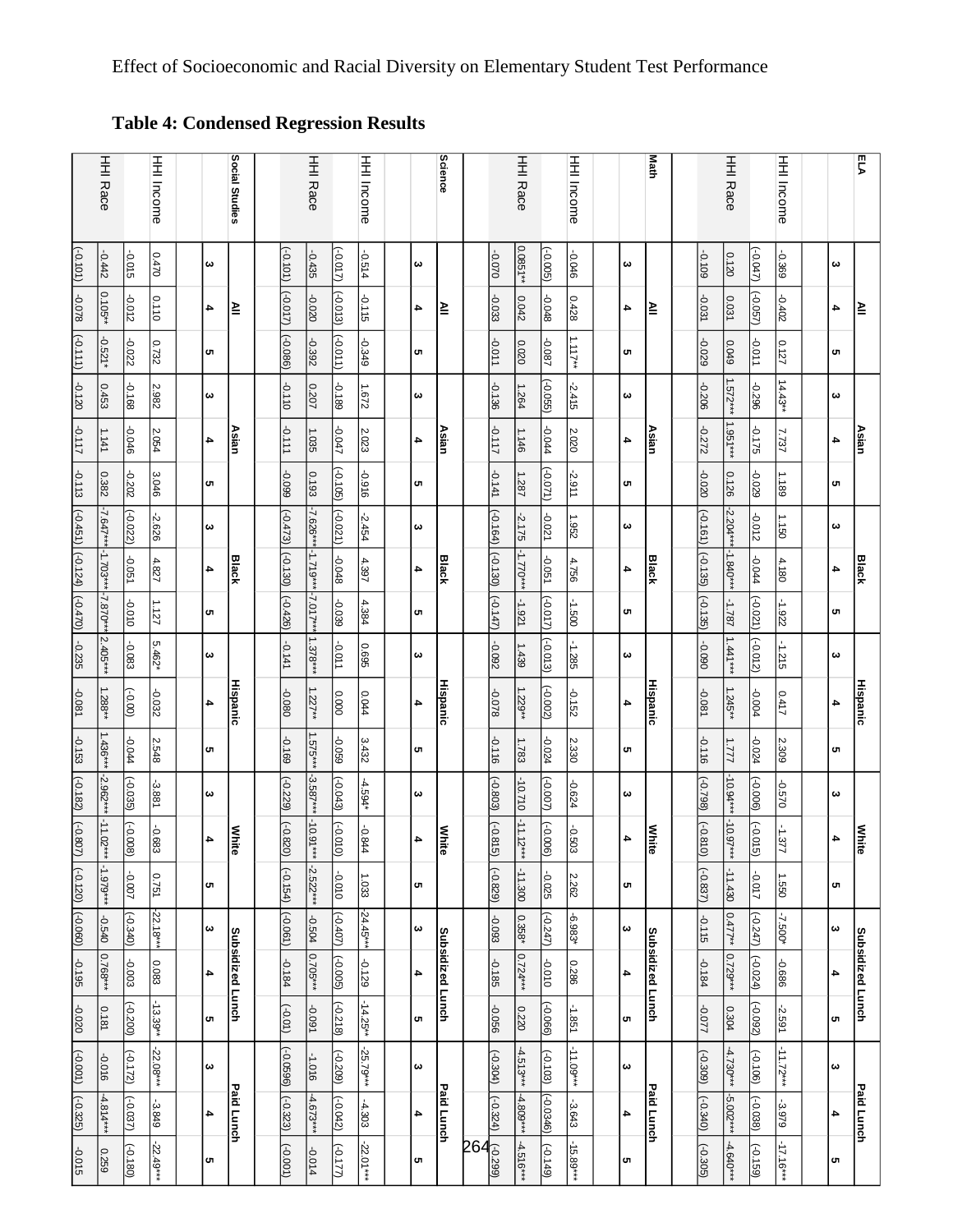### **XII. References**

Alexander, Karl L., and Doris R. Entwisle. "Summer Setback: Race, Poverty, School Composition, and Mathematics Achievement in the First Two Years of School." *American Sociological Review* 57 (1992): 72-84. Accessed June 13th, 2016. doi[:http://www.jstor.org/stable/2096145](http://www.jstor.org/stable/2096145)

Bjorklund, Stefani A., Alberto F. Cabrera, Carol L. Colbeck, John M. Parente, and Patrick T. Terenzini. "Racial and Ethnic Diversity in the Classroom: Does it Promote Student Learning?" *The Journal of Higher Education* 72 (2001): 509-531. Accessed June 14th,2016. doi[:](http://www.jstor.org/stable/2672879) <http://www.jstor.org/stable/2672879>

Bhattacharya, Gauri. "The school adjustment of South Asian immigrant children in the United States." *Adolescence* 35, no. 137 (2000): 77.

Clayton, Jennifer K. "Changing diversity in US schools: The impact on elementary student performance and achievement." *Education and Urban Society* 43, no. 6 (2011): 671-695.

Crosnoe, Robert. "Low-Income Students and the Socioeconomic Composition of Public High Schools." *American Sociological Review* 74 (2009): 709-730. Accessed June 15th, 2016. doi: 10.1177/000312240907400502.

Dronkers, Jaap, and Rolf van der Velden. "Positive but also Negative Effects of Ethnic Diversity in Schools on Educational Performance? An Empirical Test Using PISA Data." In *Integration and Inequality in Educational Institutions,* 71-98. Frankfurt: Springer (2013). doi: 10.1007/978- 94-007-6119-3\_4

Eaton, Susan. "School Racial and Economic Composition & Math and Science Achievement." *The National Coalition on School Diversity,* brief 1 (March 2011). Accessed June 20th, 2016. doi[:](http://www.school-diversity.org/pdf/DiversityResearchBriefNo1.pdf) [http://www.school-diversity.org/pdf/DiversityResearchBriefNo1.pdf.](http://www.school-diversity.org/pdf/DiversityResearchBriefNo1.pdf)

Hanushek, Eric A., John F. Kain, and Steven G. Rivkin. "New Evidence about Brown v. Board of Education: The Complex Effects of School Racial Composition on Achievement." *Journal of Labor Economics* 27, no. 3 (2009): 349-83.

Hoxby, Caroline. "Peer Effects in the Classroom: Learning from Gender and Race Variation." *NBER Working Paper Series* 7867 (2000). doi[:](http://www.nber.org/papers/w7867.pdf) [http://www.nber.org/papers/w7867.pdf.](http://www.nber.org/papers/w7867.pdf)

Kurlaender, Michael, Sean F. Reardon, and John T. Yun. "Implications of Income-Based School Assignment Policies for Racial School Segregation." *Educational Evaluation and Policy Analysis* 28 (2006): 49-75. Accessed June 13th, 2016. doi: 10.3102/01623737028001049

Lewis, N. R., M. M. McMillian, and T. E. Munk. "Compositional effects, segregation and test scores: Evidence from the national assessment of educational progress." *Review of Black Political Economy,* 41 (2014): 433-454. doi:http://dx.doi.org.libproxy.furman.edu/10.1007/s12114-014-9200-3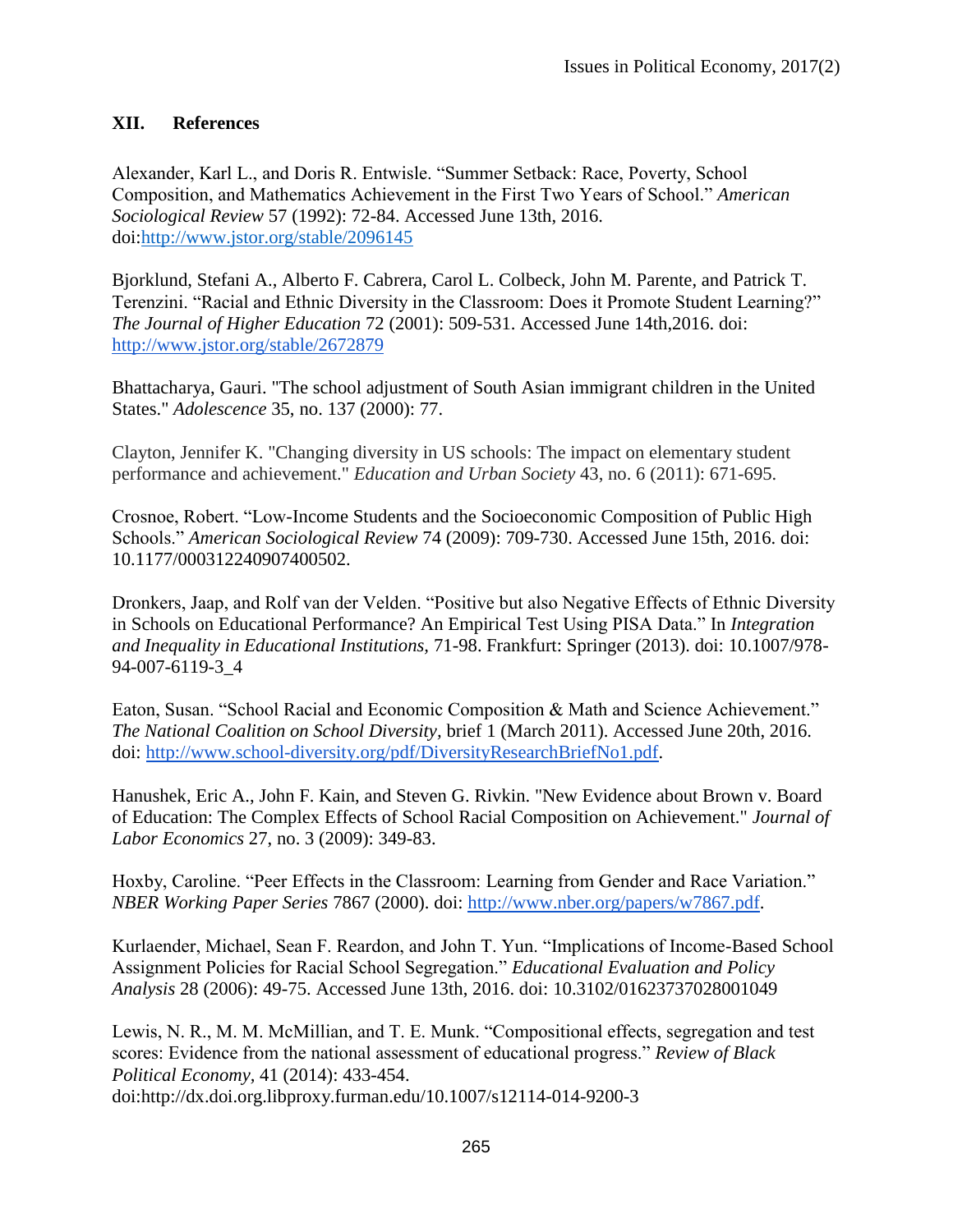Mickelson, Roslyn Arlin. "School Integration and K-12 Educational Outcomes: A Quick Synthesis of Social Science Evidence." *The National Coalition on School Diversity,* brief 5 (March 2015). Accessed June 20th, 2016. doi: [http://school](http://school-diversity.org/pdf/DiversityResearchBriefNo5.pdf)[diversity.org/pdf/DiversityResearchBriefNo5.pdf](http://school-diversity.org/pdf/DiversityResearchBriefNo5.pdf)

Myers Jr, Samuel L., Hyeoneui Kim, and Cheryl Mandala. "The effect of school poverty on racial gaps in test scores: The case of the Minnesota Basic Standards Tests." *Journal of Negro Education* (2004): 81-98.

National Center for Education Statistics. *Improving the Measurement of Socioeconomic Status*  for the National Assessment of Educational Progress: A Theoretical Foundation. 2012. Accessed June 24<sup>th</sup>, 2016. doi:

https://nces.ed.gov/nationsreportcard/pdf/researchcenter/Socioeconomic\_Factors.pdf

Oliver, Melvin L., and Thomas M. Shapiro. *Black Wealth/White Wealth: A New Perspective on Racial Inequality.* New York: Routledge, 1997.

Orfield, Gary, Erica Frankenberg, Jongyeon Ee, and John Kuscera. *Brown at 60: Great progress, a long retreat and an uncertain future*. 2014.

Orfield, Gary, Erica Frankenberg, and Genevieve Siegel-Hawley. "Integrated Schools: Finding a New Path." *Educational Leadership* 68, no. 3 (November 2010): 22-27. Accessed June 19th, 2016. Doi:

[http://web.b.ebscohost.com.libproxy.furman.edu/ehost/pdfviewer/pdfviewer?vid=1&sid=ddda4f](http://web.b.ebscohost.com.libproxy.furman.edu/ehost/pdfviewer/pdfviewer?vid=1&sid=ddda4fa8-29e6-4546-8ae0-450c086ed1ef%40sessionmgr2) [a8-29e6-4546-8ae0-450c086ed1ef%40sessionmgr2](http://web.b.ebscohost.com.libproxy.furman.edu/ehost/pdfviewer/pdfviewer?vid=1&sid=ddda4fa8-29e6-4546-8ae0-450c086ed1ef%40sessionmgr2)

Rumberger, Russell W., and Gregory J. Palardy. "Does segregation still matter? The impact of student composition on academic achievement in high school." *Teachers college record* 107, no. 9 (2005): 1999.

Rust, Jennifer Reboul. "Investing in Integration: A Case for "Promoting Diversity" in Federal Education Funding Priorities." *Loyola Law Review* 59 (2013): 623-671.

Siegel-Hawley, Genevieve. "How Non-Minority Students Also Benefit from Racially Diverse Schools." *The National Coalition on School Diversity,* brief 8 (October 2012). Accessed June 19th, 2016. doi: [http://www.school-diversity.org/pdf/DiversityResearchBriefNo8.pdf.](http://www.school-diversity.org/pdf/DiversityResearchBriefNo8.pdf)

South Carolina Department of Education. "Test Dates." Accessed July 19th, 2016. <http://ed.sc.gov/tests/assessment-information/test-dates/>

Wells, Amy Stuart, Lauren Fox, and Diana Cordova-Cobo. "How Racially Diverse Schools and Classrooms Can Benefit All Students." *The Education Digest* 82, no. 1 (2016). Accessed June 30th, 2016. doi: [https://tcf.org/content/report/how-racially-diverse-schools-and-classrooms-can](https://tcf.org/content/report/how-racially-diverse-schools-and-classrooms-can-benefit-all-students/)[benefit-all-students/.](https://tcf.org/content/report/how-racially-diverse-schools-and-classrooms-can-benefit-all-students/)